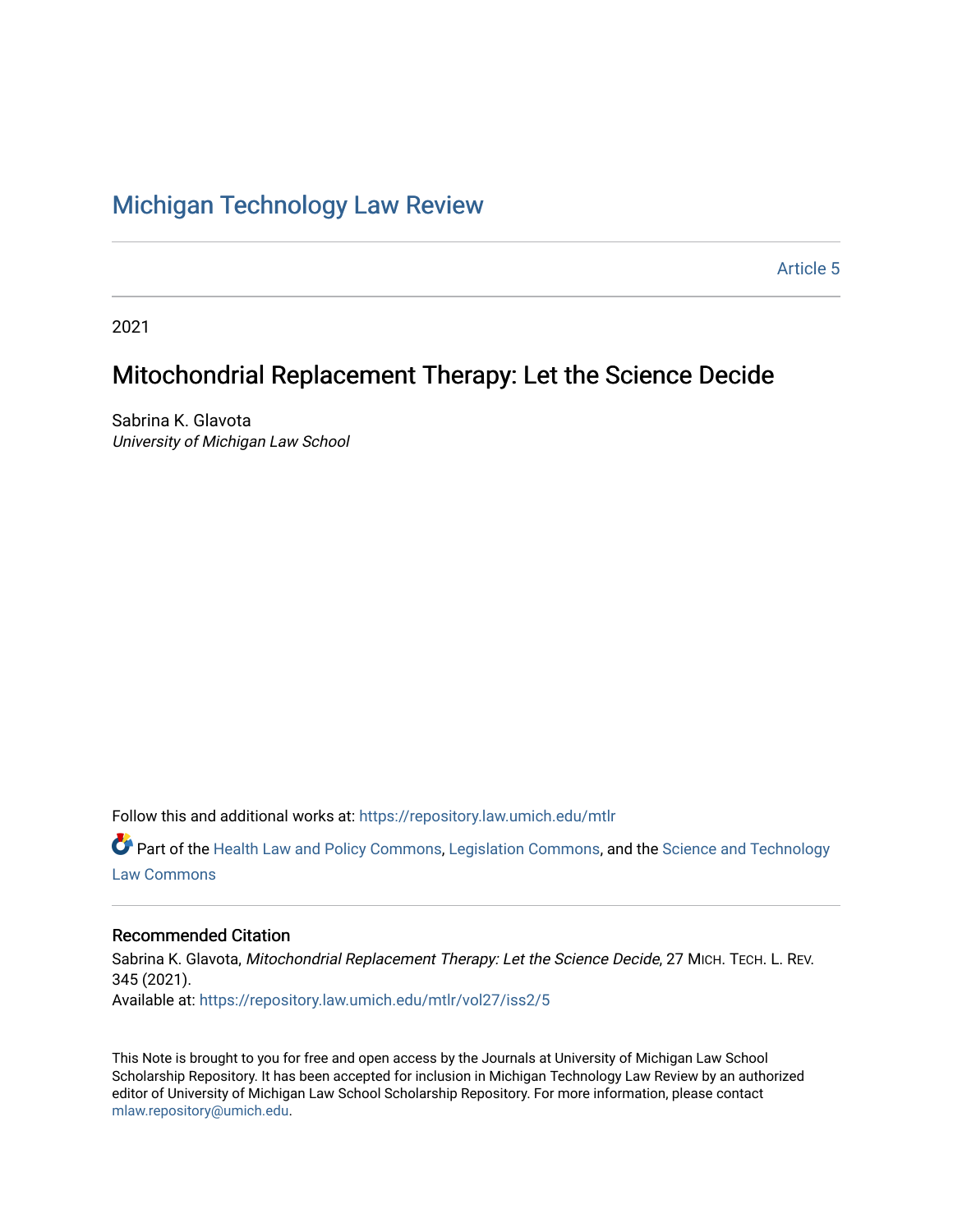# **MITOCHONDRIAL REPLACEMENT THERAPY: LET THE SCIENCE DECIDE**

*Sabrina K. Glavota\**

#### **ABSTRACT**

*Mitochondrial replacement therapy (MRT) is an* in vitro *fertilization technique designed to prevent women who are carriers of mitochondrial diseases from passing on these heritable genetic diseases to their children. It is an innovative assisted reproductive technology that is only legal in a small number of countries. The United States has essentially stagnated all opportunities for research and clinical trials on MRT through a rider in H.R.2029 – Consolidated Appropriations Act, 2016. The rider bans clinical trials on all therapies in which a human embryo is intentionally altered to include a heritable genetic modification. This note argues that the rider should be amended to permit therapies such as MRT, which do not create artificial DNA sequences, while continuing to prohibit clinical trials on germline therapies that modify the sequence of a gene. MRT is distinct from the types of therapies that Congress intended to ban through the rider. Amending the rider would not automatically approve MRT trials, but rather allow the FDA to evaluate investigational new drug applications and determine whether individual trials may proceed. Without proper FDA oversight, carriers of mitochondrial diseases are denied access to a therapy that provides them with benefits they cannot enjoy by any other means, and researchers may look abroad to conduct the therapy illegally or dangerously. Further, the United States can look to other countries such as the United Kingdom as a model for how to proceed with research and trials on MRT in an ethical manner.*

<sup>\*</sup> J.D. Candidate, Class of 2022, University of Michigan Law School. I would like to thank Professor Rebecca Eisenberg for introducing me to FDA Law, for assistance in the writing process, and for encouraging me to publish. I would also like to thank the *MTLR* team for their thoughtful edits.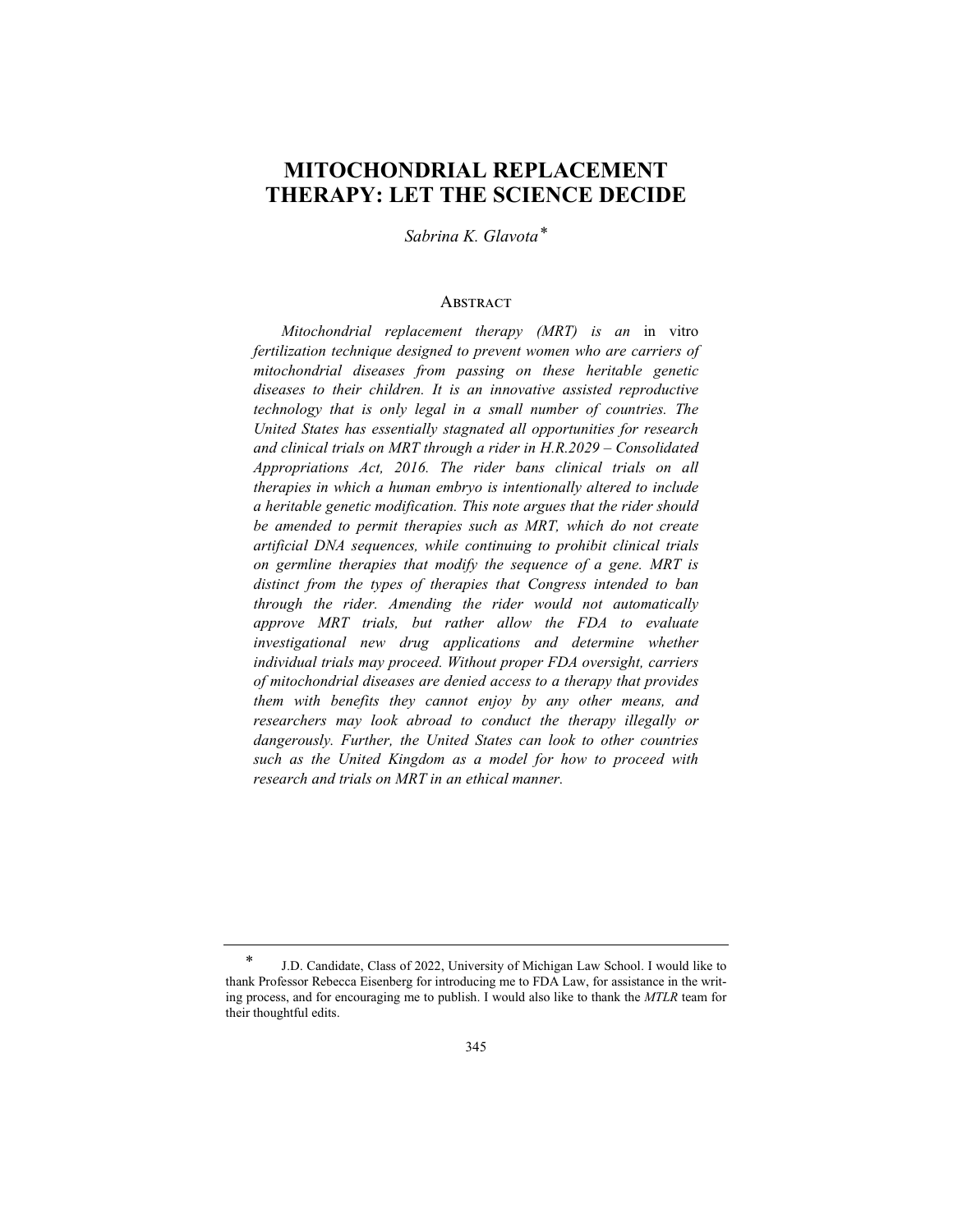# TABLE OF CONTENTS

| L. |                                                                   |  |
|----|-------------------------------------------------------------------|--|
|    | Mitochondrial Replacement Therapy: Method and<br>А.               |  |
|    |                                                                   |  |
|    | $1_{-}$                                                           |  |
|    | 2.                                                                |  |
|    | MRT Trials in Animals Have Been Successful  352<br>3 <sub>1</sub> |  |
|    | B. Current Treatment Options for Women Who Are Carriers           |  |
|    |                                                                   |  |
| П. | UNITED STATES REGULATION OF GENE, CELL, AND EMBRYO                |  |
|    |                                                                   |  |
|    | Human Cells, Tissues, and Cellular and Tissue Based<br>A.         |  |
|    |                                                                   |  |
|    | В.                                                                |  |
| Ш. | RESEARCH AND CLINICAL TRIALS ON MITOCHONDRIAL                     |  |
|    | REPLACEMENT THERAPY SHOULD BE ALLOWED IN THE                      |  |
|    |                                                                   |  |
|    | MRT is Legal in Other Countries and Has Produced<br>А.            |  |
|    |                                                                   |  |
|    | MRT Is Legal in the United Kingdom as a Clinical<br>1.            |  |
|    |                                                                   |  |
|    | Greece and Ukraine Have Had Successful Births<br>2.               |  |
|    |                                                                   |  |
|    | Other Countries, Including Spain and Singapore, Are<br>3.         |  |
|    |                                                                   |  |
|    | MRT is Distinct from the Types of Therapies That Have<br>В.       |  |
|    | Been Met with the Most Vehement Societal Opposition  362          |  |
|    | Removing the Rider Simply Enables the FDA to Perform<br>C.        |  |
|    | Its Job and Evaluate Applications for Clinical Trials  364        |  |
|    | Political and Legislative Resistance is Based on Past<br>D.       |  |
|    |                                                                   |  |
|    | Issues with Past Unrelated Gene Therapies  366<br>$1_{-}$         |  |
|    | 2.                                                                |  |
|    | Without FDA Regulation and the Opportunity for<br>Е.              |  |
|    | Approval, Researchers and Patients Will Look Abroad or            |  |
|    | Conduct MRT Illegally and Dangerously 368                         |  |
|    | Ethical Considerations Counsel in Favor of Allowing<br>F.         |  |
|    |                                                                   |  |
|    | 1.                                                                |  |
|    |                                                                   |  |
|    | Limits on MRT's Therapeutic Scope 372<br>3.                       |  |
|    | The Health Risks of MRT are Unproven and Can Only be<br>G.        |  |
|    |                                                                   |  |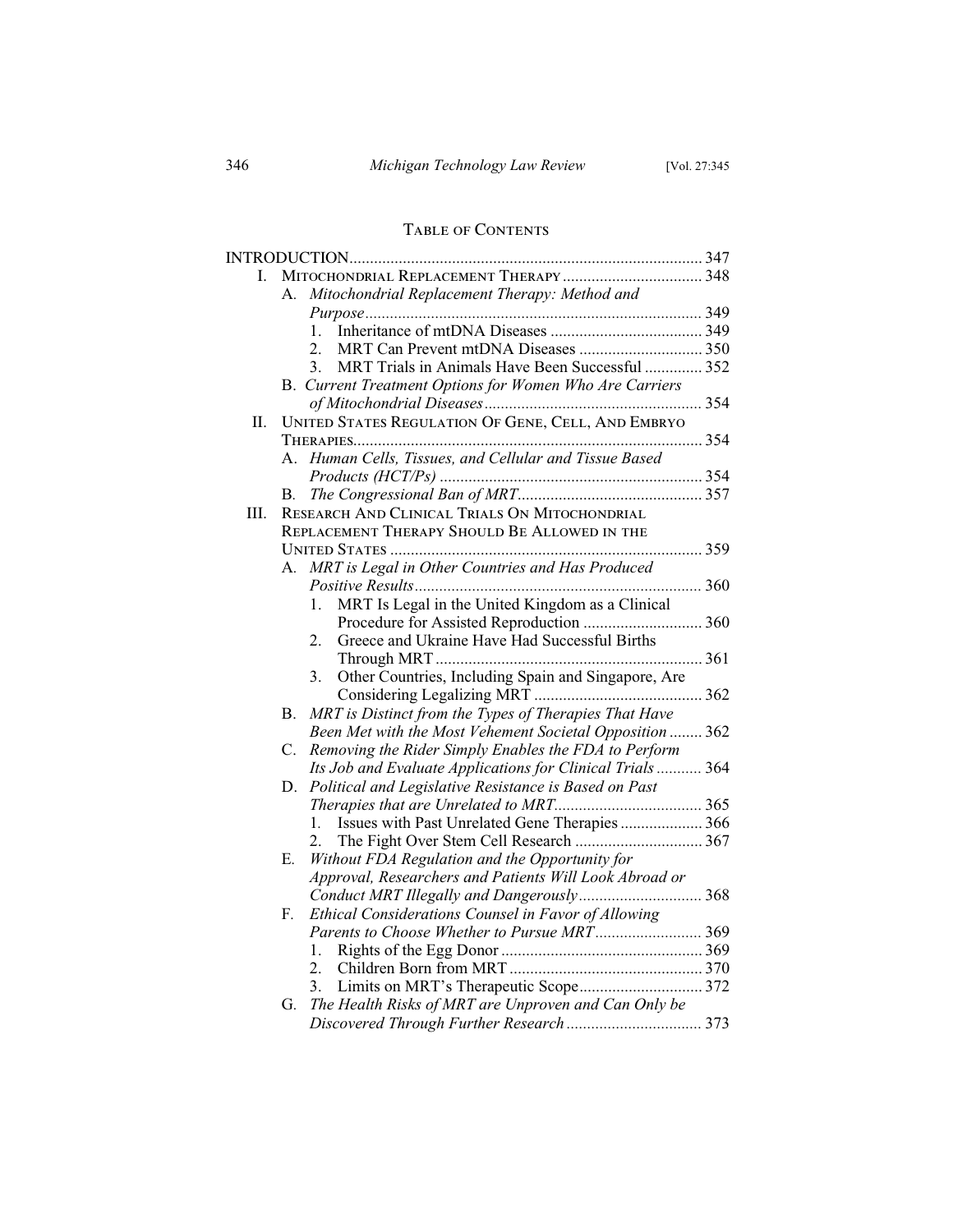## Spring 2021] *Mitochondrial Replacement Therapy* 347

|  | H. MRT Provides Benefits Carriers of Mitochondrial    |  |
|--|-------------------------------------------------------|--|
|  |                                                       |  |
|  | 1. MRT Provides Carriers with the Potential to Have a |  |
|  | Healthy Baby to Whom they are Biologically            |  |
|  |                                                       |  |
|  | 2. MRT Has the Potential to Eradicate Heritable       |  |
|  |                                                       |  |
|  |                                                       |  |

### INTRODUCTION

Mitochondrial diseases are inherited from a child's mother through her mitochondrial DNA (mtDNA). Many of these diseases are severe, incurable, and can be fatal. Mitochondrial replacement therapy (MRT) is an assisted reproductive technology through which a woman who is a carrier for a mitochondrial disease can prevent transmission to her child. Assisted reproductive technologies are fertility treatments intended to result in pregnancy that involve manipulating the egg, sperm, or both *in vitro*. 2 These include intrauterine insemination and *in vitro* fertilization (IVF).<sup>3</sup> MRT involves alterations to the egg or embryo prior to implantation, and this means that it falls under the broad class of gene therapies that are considered germline therapies.

Currently, clinical trials of MRT cannot proceed in the United States because of a ban on germline therapies enacted by Congress in 2016 through a rider in H.R.2029 – Consolidated Appropriations Act, 2016. This note argues that the rider should be modified to specifically ban germline therapies that create artificial DNA sequences, but permit MRT, which does not edit the sequence of individual genes. Part I describes the technique behind MRT and how it prevents transmission of mitochondrial diseases from mother to child. Part II describes the regulatory landscape in the United States that covers genetic, cellular, and embryonic therapies. Part III proposes an amendment to the rider which would allow research and clinical trials on MRT to progress while addressing and dismantling arguments

<sup>1.</sup> For the purposes of this note, "mother" refers to a prospective parent who has an egg with mutated mitochondrial DNA and wishes to replace their mutated mtDNA with normal mtDNA from a donor. The author recognizes that this gendered language does not encompass all gender identities of prospective parents who may use this therapy. These terms are used throughout because the field lacks gender-neutral alternatives with the same level of specificity. The author acknowledges that issue has not been adequately addressed by the field.

<sup>2.</sup> *See generally Assisted Reproductive Technology (ART)*, NAT'L INSTS. OF HEALTH (Jan. 31, 2017), https://www.nichd.nih.gov/health/topics/infertility/conditioninfo/treatments /art.

<sup>3.</sup> *Id.*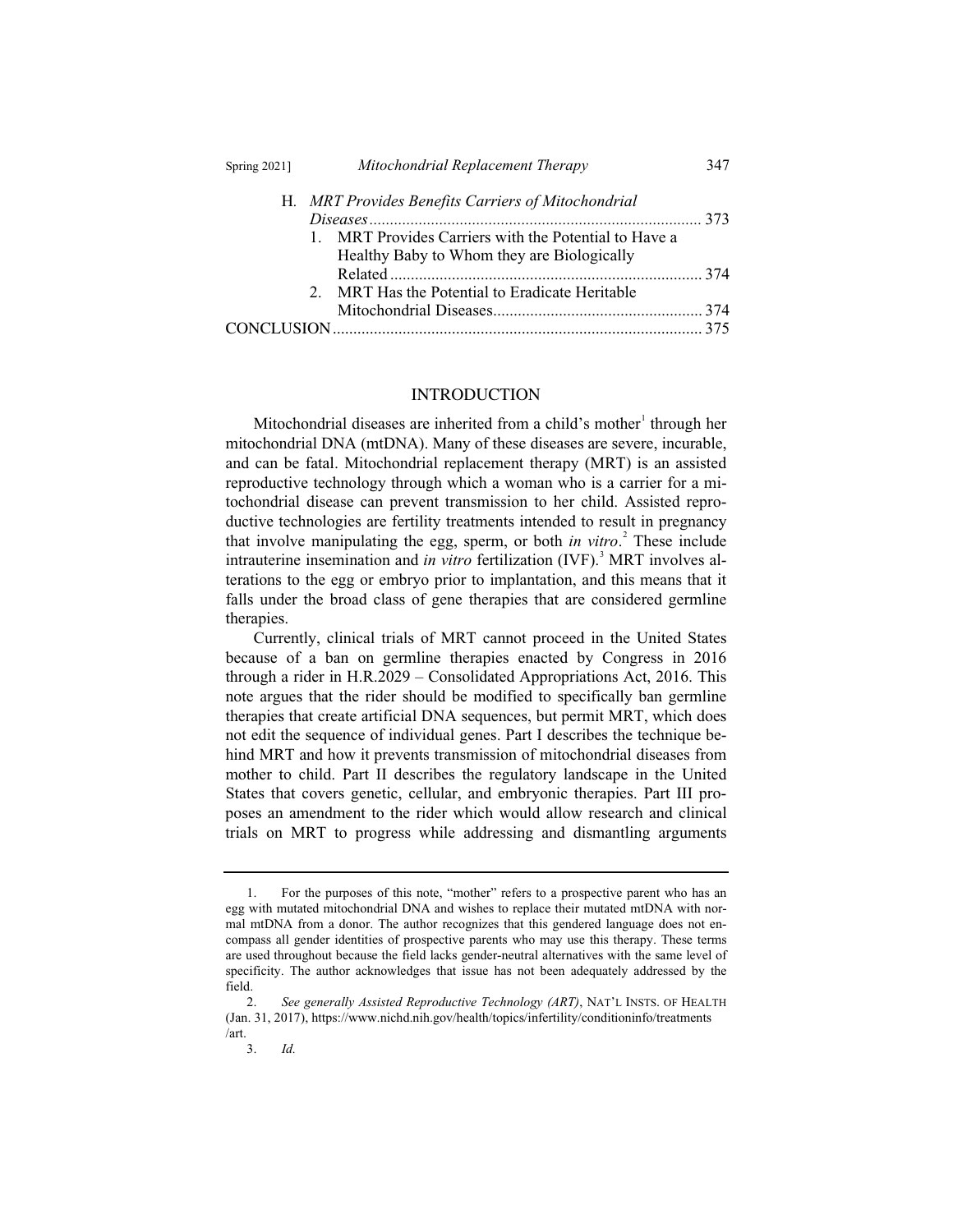against the use of MRT. This note concludes by reiterating that in order to learn if MRT is a viable therapy, further research must be conducted, and these decisions should be left to the scientific regulatory agency: the FDA.

#### I. Mitochondrial Replacement Therapy

Every year 1,000 to 4,000 babies born in the United States are affected by mitochondrial diseases.<sup>4</sup> Mitochondrial diseases are a result of mutations<sup>5</sup> in mitochondrial DNA (mtDNA).<sup>6</sup> mtDNA is inherited entirely from a child's mother, as an embryo only receives mtDNA from the mother's egg, not the father's sperm.<sup>7</sup> If the proportion of mutant mtDNA is over a certain threshold, usually sixty percent in humans, then the individual develops a severe disease such as liver failure, sensory deficit disorder, neuropathy, myopathy, or cardiomyopathy.<sup>8</sup> Inherited mitochondrial diseases are not curable, and can be fatal. $\degree$  One disease that results from mutated mtDNA is Leigh syndrome,<sup>10</sup> "a severe neurological disorder that usually becomes apparent in the first year of life. This condition is characterized by progressive loss of mental and movement abilities (psychomotor regression) and typically results in death within two to three years, usually due to respiratory failure."<sup>11</sup> Another mitochondrial disease is myoclonic epilepsy with ragged-red fibers (MERRF) syndrome.<sup>12</sup> This is a rare syndrome which typically affects the muscles and nervous system, and causes twitches, weakness

<sup>4.</sup> Emily Mullin, *Patient Advocates and Scientists Launch Push to Lift Ban on "Three-Parent IVF"*, STAT (Apr. 16, 2019), https://www.statnews.com/2019/04/16 /mitochondrial-replacement-three-parent-ivf-ban.

<sup>5.</sup> Most mtDNA mutations are not harmful and have no effect. Everyone carries many of these benign mutations in their mtDNA. For the purposes of this note, "mutant" mtDNA refers only to those mutations that are harmful, while "normal" mtDNA refers to mtDNA that has benign mutations. *See generally* Jing Wang et al., *An Integrated Approach for Classifying Mitochondrial DNA Variants: One Clinical Diagnostic Laboratory's Experience*, 14 GENETICS MED. 620 (2012).

<sup>6.</sup> *See generally* Tian Wang et al., *Polar Body Genome Transfer for Preventing the Transmission of Inherited Mitochondrial Diseases*, 157 CELL 1591 (2014).

<sup>7.</sup> *See* César Palacios-González, *A Third MRT-Baby on Its Way*, UNIV. OXFORD: PRACTICAL ETHICS (Jan. 22, 2019), http://blog.practicalethics.ox.ac.uk/2019/01/a-third-mrtbaby-is-on-its-way.

<sup>8.</sup> Wang et al., *supra* note 6, at 1591.

<sup>9.</sup> *Id.*

Leigh Disease or Syndrome, UNITED MITOCHONDRIAL DISEASE FOUND., https://www.umdf.org/mitochondrial-disease-types/leigh-disease-or-syndrome (last visited Apr. 28, 2021).

<sup>11.</sup> *Leigh Syndrome*, MEDLINEPLUS (June 1, 2016), https://medlineplus.gov/genetics /condition/leigh-syndrome/#:~:text=Leigh%20syndrome%20is%20a%20severe,usually%20 due%20to%20respiratory%20failure.

<sup>12.</sup> *Myoclonic Epilepsy with Ragged-Red Fibers*, MEDLINEPLUS (May 1, 2014), https://medlineplus.gov/genetics/condition/myoclonic-epilepsy-with-ragged-red-fibers.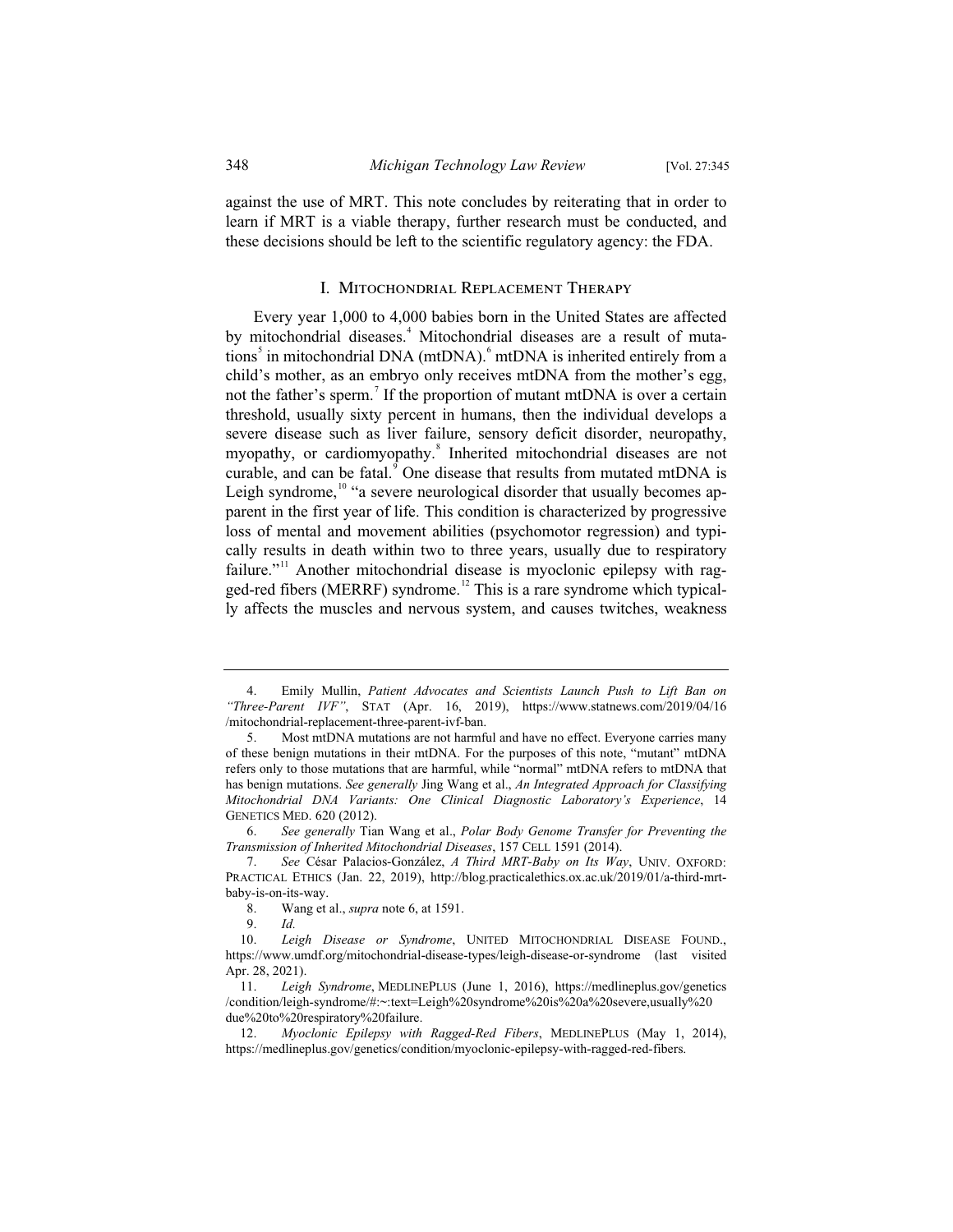and progressive stiffness.<sup>13</sup> The physical presentation of MERRF varies widely from one individual to the next.<sup>14</sup> There are over thirty different types of mitochondrial diseases of varying severity, presentation and preva $l$ ence.<sup>15</sup>

#### A*. Mitochondrial Replacement Therapy: Method and Purpose*

Replacing the mother's mutant mitochondrial DNA with normal mitochondria from a donor egg significantly reduces the risk of a woman passing on mutant mtDNA to her child. Animal studies of MRT have demonstrated efficacy in preventing inheritance of mtDNA diseases.<sup>16</sup>

#### 1. Inheritance of mtDNA Diseases

All humans have two types of DNA: nuclear and mitochondrial.<sup>17</sup> Nuclear DNA encodes the vast majority of our traits, while mtDNA codes a small number of mitochondrial proteins.<sup>18</sup> mtDNA accounts for less than one tenth of one percent of an individual's total DNA,<sup>19</sup> encoding only thirty-seven genes.<sup>20</sup> These genes produce proteins which are vital to apoptosis (programmed cell death) and which produce energy within the cell. $^{21}$  Each cell contains one complete set of nuclear DNA but there are multiple copies of mtDNA present within the cell.<sup>22</sup>

Fertilization is the process by which the male and female sex cells, called gametes, combine to form an embryo, also called a zygote.<sup>23</sup> The egg is the larger gamete that provides most of the contents of the combined zygote. Mitochondria are present in the cell cytoplasm. The egg, or oocyte, is

significant-conditions-are-met-says-new-report [hereinafter NAT'L ACADS. *Report*].

<sup>13.</sup> *Id.*

<sup>14.</sup>  $Id.$ <br>15  $Tw$ 

<sup>15.</sup> *Types of Mitochondrial Disease*, UNITED MITOCHONDRIAL DISEASE FOUND., https://www.umdf.org/what-is-mitochondrial-disease/types-of-mitochondrial-disease (last visited Apr. 3, 2021).

<sup>16.</sup> *See* Masahito Tachibana et al., *Mitochondrial Replacement Therapy and Assisted Reproductive Technology: A Paradigm Shift Toward Treatment of Genetic Diseases in Gametes or Early Embryos*, 17 REPROD. MED.&BIOL. 421, 423, 425–26 (2018).

<sup>17.</sup> *Clinical Investigations of Mitochondrial Replacement Techniques Are 'Ethically Permissible' if Significant Conditions Are Met, Says New Report*, NAT'L ACADS. SCIS., ENG'G & MED. (Feb. 3, 2016), https://www.nationalacademies.org/news/2016/02/clinicalinvestigations-of-mitochondrial-replacement-techniques-are-ethically-permissible-if-

<sup>18.</sup> Robert W. Taylor & Doug M. Turnbull, *Mitochondrial DNA Mutations in Human Disease*, 6 NATURE REVS. GENETICS 389, 391 (2005).

<sup>19</sup>. Rosa J. Castro, *Mitochondrial Replacement Therapy: The UK and US Regulatory Landscapes*, 3 J.L. & BIOSCIS. 726, 727 (2016).<br>20. Tachibana et al., *supra* note 16, at 42.

<sup>20.</sup> Tachibana et al., *supra* note 16, at 422.

<sup>21.</sup> *Id.*

<sup>22.</sup> Taylor & Turnbull, *supra* note 18, at 389.

<sup>23.</sup> Katerina Georgadaki et al., *The Molecular Basis of Fertilization (Review)*, 38 INT'L J. MOL. MED. 979, 979 (2016).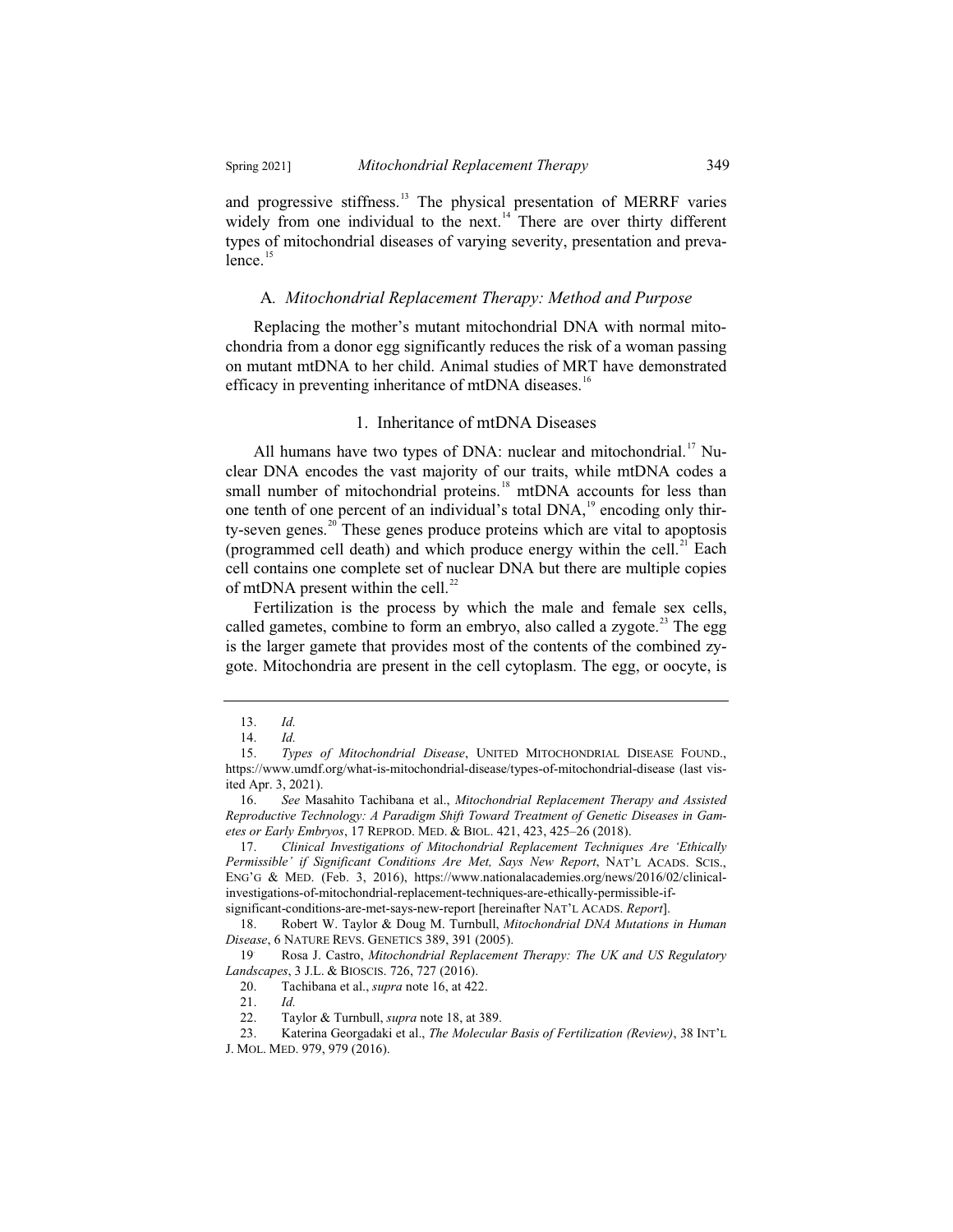the gamete that provides all of the cell cytoplasm and organelles to the combined zygote once fertilization is complete. There is a significantly higher number of mtDNA molecules in an oocyte than in a sperm cell, or spermatocyte: a mature oocyte has 200,000 to 300,000 mtDNA copies, whereas a spermatocyte has approximately 100 mtDNA copies. $^{24}$  Any mitochondria present in a zygote that come from the spermatocyte are specifically eliminated during early embryo development.<sup>25</sup> This means that the mother provides all of the mitochondria and mtDNA, and so mitochondrial diseases can only be passed down from the mother.<sup>26</sup> Because mtDNA and mitochondrial diseases can only be passed on to a child by the mother, mtDNA therapies must deal with eggs or embryos at the preimplantation stage in order to prevent the inheritance of mutant mtDNA.

The severity of a mitochondrial disease is highly dependent on the number of mutated mtDNA copies, so the physical manifestation of the disease varies greatly from one individual to the next.<sup>27</sup> A higher ratio of mutant to normal mtDNA molecules within a person's cells can cause disease presentation to be more severe.<sup>28</sup> Typically, in order for a mtDNA disease to manifest in a human, sixty percent or more of the mtDNA must be mutat $ed.$ <sup>29</sup>

#### 2. MRT Can Prevent mtDNA Diseases

Germline therapy is a type of gene therapy. Gene therapy is a technique that can be used to treat a genetically inherited disease or illness.<sup>30</sup> There are two types of cells in which gene therapy can be performed: somatic and germline. Somatic cells are normal body cells, whereas germline cells are sex cells that create offspring. Somatic gene therapy involves changing, fixing, or replacing genes in one individual, whereas germline therapy results in genetic changes to the individual on which the therapy is performed as well as all of their offspring.<sup>31</sup> Genetic changes made in germline cells are passed down to the offspring of that individual because germline cells are involved in the creation of the embryos, if that individual chooses to reproduce.

<sup>24.</sup> Tachibana et al., *supra* note 16, at 422.

<sup>25.</sup> *See, e.g.*, Peter Sutovsky et al., *Ubiquitin Tag for Sperm Mitochondria*, 402 NATURE 317, 371–72 (1999).

<sup>26.</sup> *E.g.*, Castro, *supra* note 19, at 727.

<sup>27.</sup> Taylor & Turnbull, *supra* note 18, at 391–92.

<sup>28.</sup> *See* Tachibana et al., *supra* note 16, at 422.

*Id.* at 426.

<sup>30.</sup> *What Is Gene Therapy?* MEDLINEPLUS (Sept. 21, 2020), https://medlineplus.gov /genetics/understanding/therapy/genetherapy/#:~:text=Gene%20therapy%20is%20an%20 experimental,of%20using%20drugs%20or%20surgery.

<sup>31.</sup> Tachibana et al., *supra* note 16, at 422.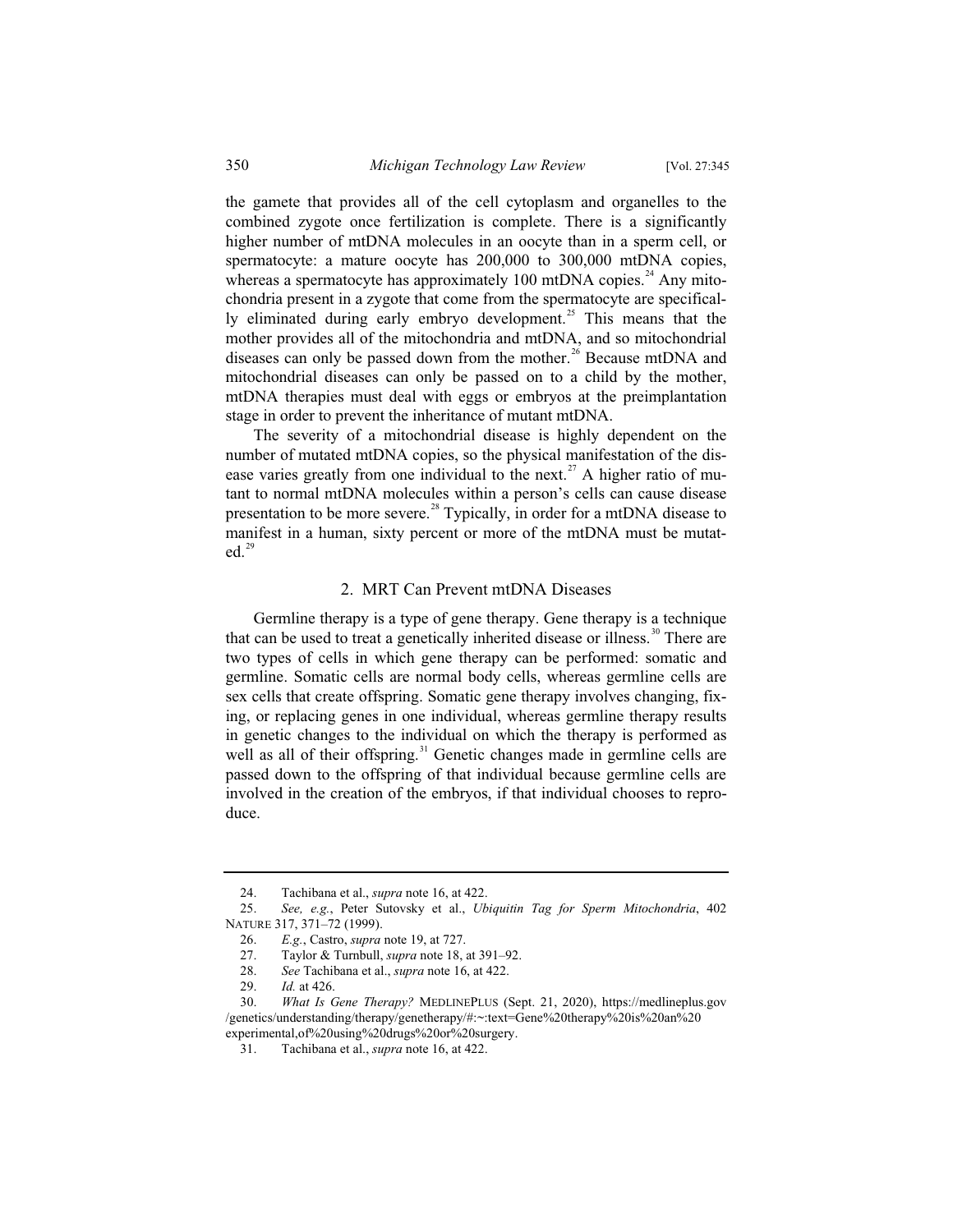Mitochondrial Replacement Therapy is an IVF technique that is designed to prevent a mother<sup>32</sup> from passing down mutated mtDNA to a child.<sup>33</sup> There are two processes by which MRT can be performed: maternal spindle fiber transfer (MST) and pronuclear transfer. Both processes use a donor egg who has normal mtDNA. $^{34}$ 

In the first process, maternal spindle transfer, the nucleus is removed from the donor egg. $35$  The mother's nuclear DNA, in the form of a spindlechromosome complex, is removed from the egg cell in a karyoplast (membrane-enclosed nuclear DNA).<sup>36</sup> The nucleus in the donor egg is replaced with the mother's nuclear DNA.<sup>37</sup> The combined egg is fertilized, and then the embryo is implanted into the mother or a surrogate.<sup>38</sup>

The second process, pronuclear transfer, is essentially the same as MST, but the donor's egg nucleus is replaced with the mother's nucleus after fertilization. $39$  In pronuclear transfer, both eggs are fertilized, and then the nucleus of the zygote formed with the donor egg is removed and replaced with the nucleus from the zygote formed with the mother's egg.<sup>41</sup> MRT is sometimes called "three-parent IVF" because a child born from this technique has inherited genetic material from three people, although the genetic contribution from the donor is small and only present in the mitochon $dria.<sup>41</sup>$ 

The nuclear DNA contains the bulk of human genetic material, which means the person providing the nuclear DNA is the biologically related to the child.<sup>42</sup> The person who provides the egg is a donor, and that nuclear DNA is replaced before implantation, and so the egg donor is not the parent.<sup>43</sup> Since mitochondria are only present in female sex cells, using a donor egg with normal mitochondrial DNA (instead of an egg from a carrier of a mitochondrial disease) prevents the transmission of a mitochondrial disease

<sup>32.</sup> To differentiate between the parents providing the egg and the sperm in this section, "mother" refers to the parent providing the egg with mutant mitochondrial DNA. *See*  note 1 and accompanying text.

<sup>33.</sup> *See, e.g.*, Sara Reardon, *US Congress Moves to Block Human-Embryo Editing*, NATURE (June 25, 2015), https://www.nature.com/news/us-congress-moves-to-block-humanembryo-editing-1.17858.

<sup>34.</sup> Castro, *supra* note 19, at 728.

<sup>35.</sup> *Id.*

<sup>36.</sup> Tachibana et al., *supra* note 16, at 425–26.

<sup>37.</sup> The mother's nuclear DNA is inserted into the donor egg in the form of a karyoplast. *See* Palacios-González, *supra* note 7.

<sup>38.</sup> Tachibana et al., *supra* note 16, at 426.

<sup>39.</sup> *See, e.g.*, *id.* at 425.

<sup>40.</sup> *See id.*

<sup>41.</sup> Taylor & Turnbull, *supra* note 18, at 389.

<sup>42.</sup> *See* Mary Herbert & Doug M. Turnbull, *Progress in Mitochondrial Replacement Therapies*, 19 NATURE REVS. MOL. CELL BIOL. 71, 71 (2018).

<sup>43.</sup> While this is not a settled issue, this note follows the legal framework of the United Kingdom in which the donor has, through informed consent, relinquished parental rights.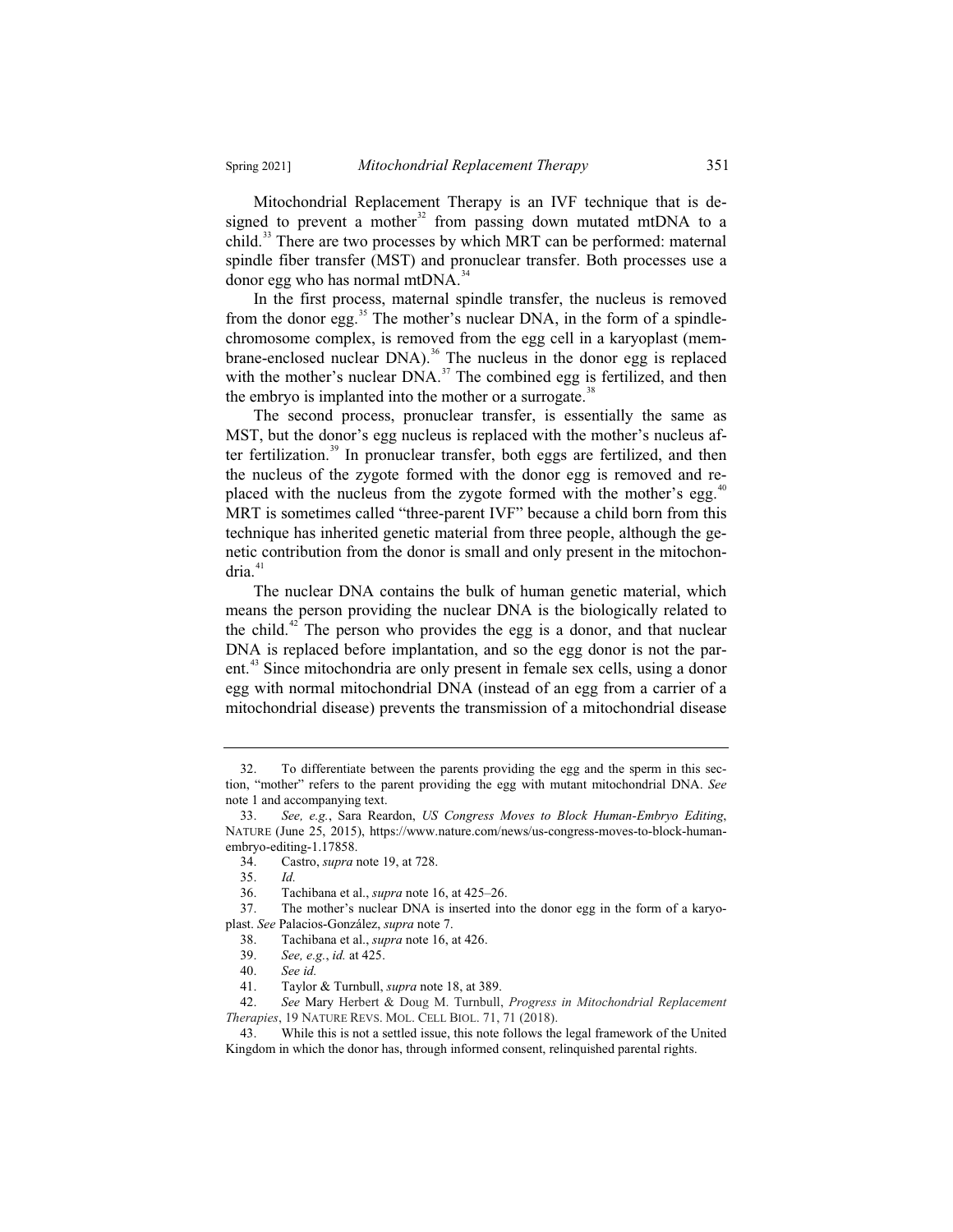to the offspring.<sup>44</sup> The mother's nuclear DNA is inserted into the donor egg and so the mother's nuclear DNA is passed on to the child. There is a risk that some residual mutant mtDNA from the carrier is still passed down to the child, but since the threshold for disease pathology is typically sixty percent, a slight residual amount of mutant mtDNA is not a concern.<sup>4</sup>

Additionally, some research teams are modifying the MRT method to account for this concern. One team has conducted experiments using polar bodies rather than the mother's oocyte as the source of the mother's nuclear DNA, as discussed above.<sup>46</sup> Polar bodies are nonviable byproducts of meiosis in female sex cell division. Polar bodies contain the same nuclear DNA as a mature oocyte, however, they contain significantly fewer organelles, including mitochondria, $47$  and the risk of carryover of the mother's mutant mtDNA is much lower.<sup>48</sup> The procedure of visualizing and manipulating a polar body is easier because it is membrane-enclosed.<sup>49</sup> This study had undetectable levels of mutant donor mtDNA in all offspring, and so the use of polar bodies looks to be a feasible and promising method of carrying out MRT in the future.<sup>50</sup>

#### 3. MRT Trials in Animals Have Been Successful

MRT was initially tested in primate oocytes $51$  and then in mice, and successfully prevented the mother from passing on a significant amount of mutant mtDNA to the offspring, which prevented the development of mtDNA diseases.<sup>52</sup> This therapy has since been validated by multiple teams in nonhuman trials.<sup>53</sup> *In vitro* MST tests involving healthy donor oocytes resulted in almost complete transfer of cytoplasm, which is sufficient to prevent mtDNA disease presentation.<sup>54</sup> In the initial MST trials, approximately half of the zygotes had abnormal fertilization,<sup>55</sup> however, after adjusting ex-

<sup>44.</sup> NAT'L ACADS. *Report, supra* note 17.

<sup>45.</sup> Tachibana et al., *supra* note 16, at 426.

<sup>46.</sup> Wang et al., *supra* note 6, at 1593.

<sup>47.</sup> Caroline M. Dalton & John Carroll, *Biased Inheritance of Mitochondria During Asymmetric Cell Division in the Mouse Oocyte,* 126 J. CELL SCI. 2955, 2955 (2013).

<sup>48.</sup> Wang et al., *supra* note 6, at 1593.

<sup>49.</sup> *Id.*

<sup>50.</sup> *Id.* at 1601.

The studies were conducted using *rhesus macaque* oocytes.

<sup>52</sup>*.* Tachibana et al., *supra* note 16, at 426.

<sup>53.</sup> *See generally* Masahito Tachibana et al., *Towards Germline Gene Therapy of Inherited Mitochondrial Diseases*, 493 NATURE 627 (2013); Eunju Kang et al., *Mitochondrial Replacement in Human Oocytes Carrying Pathogenic Mitochondrial DNA Mutations*, 540 NATURE 270 (2016).<br>54. Tachibana

<sup>54.</sup> Tachibana et al., *supra* note 16, at 427.

<sup>55.</sup> Tachibana et al., *supra* note 53, at 630.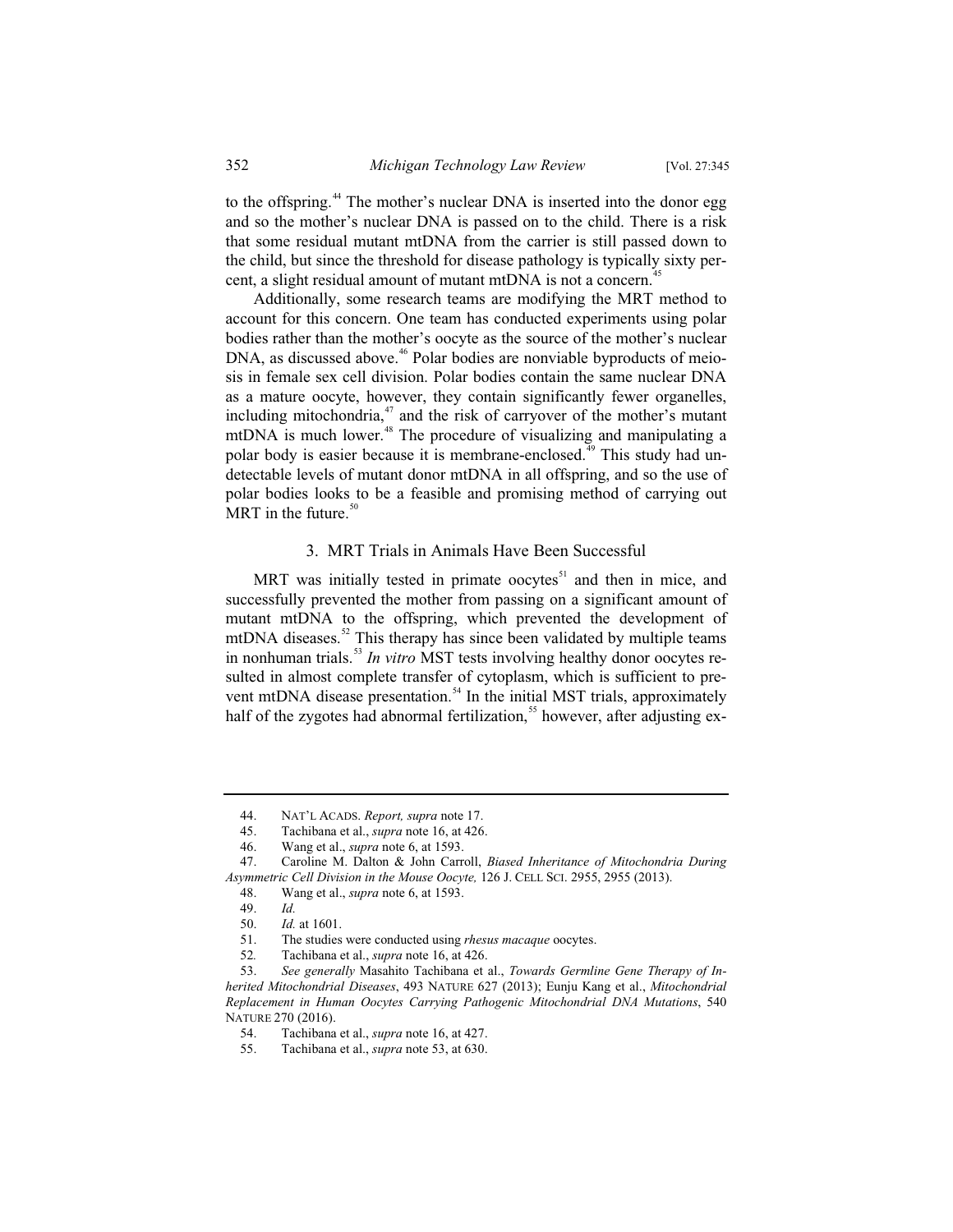perimental conditions, fertilization was improved.<sup>56</sup> Feasibility and efficacy of MST has been confirmed by other independent laboratories.<sup>5</sup>

Recent MRT experiments by the MST method have eliminated inherited mtDNA variants in the embryos of nonhuman primates and humans.<sup>58</sup> The primate offspring had minimal carryover of mutant mtDNA, as did the human embryonic stem cells, though the human embryos did not proceed to the implantation stage.<sup>59</sup> The spindle apparatus that must be removed from the mother's egg and inserted into the donor's egg is sensitive, so the results of this procedure depend on the operator.<sup>60</sup>

Preliminary studies on the pronuclear transfer method of MRT in mouse embryos were effective at eradicating mutant phenotypes related to mtDNA mutations.<sup>61</sup> However, these studies found that 300 days after birth, the mice had five percent to forty-four percent mutant mtDNA, due to amplification of residual mutant mtDNA.<sup>62</sup> When the mother's nucleus is inserted into the donor egg, some of the mother's mutant mtDNA ends up in the combined embryo.<sup>63</sup> This occurs because the separation of the nucleus from the rest of the cell is a physical process, and a perfect split between the nucleus and the cell cytoplasm is not usually achievable. $64$  There will often be a small amount of cytoplasm surrounding the nucleus after it is removed, and this may contain a residual amount of the mother's mutant mtDNA.<sup>65</sup> Residual mutant mtDNA is replicated within the embryo by the same mechanisms as the rest of the normal mtDNA, and so a residual amount of mutant mtDNA can become a more substantial amount of mutant mtDNA over the time it takes to complete many replications.<sup>66</sup> This level of mutant mtDNA does not usually cause mutant phenotypes. $67$  Studies on pronuclear transfer in humans has shown minimal carryover of mutant mtDNA to the early em-

<sup>56.</sup> Kang et al., *supra* note 53, at 271–72.

<sup>57.</sup> *See* Daniel Paull et al., *Nuclear Genome Transfer in Human Oocytes Eliminates Mitochondrial DNA Variants*, 493 NATURE 632, 632 (2013); *see also* Masahito Tachibana et al., *Chromosome Transfer in Mature Oocytes*, 5 NATURE PROTOCOLS 1138, 1138–39 (2010).

<sup>58.</sup> Paull et al., *supra* note 57, at 632; *see also* Masahito Tachibana et al., *Mitochondrial Gene Replacement in Primate Offspring and Embryonic Stem Cells*, 461 NATURE 367, 371 (2009); *see generally* Tachibana et al., *supra* note 53.

<sup>59.</sup> Paull et al., *supra* note 57, at 632; Tachibana et al., *supra* note 53, at 628.

<sup>60.</sup> Tomoya S. Kitajima et al., *Complete Kinetochore Tracking Reveals Error-Prone Homologous Chromosome Biorientation in Mammalian Oocytes*, 146 CELL 568, 579 (2011).

<sup>61.</sup> Akitsugu Sato et al., *Gene Therapy for Progeny of Mito-Mice Carrying Pathogenic mtDNA by Nuclear Transplantation*, 102. PROC. NAT'L ACAD. SCIS. U.S. 16765, 16765 (2005).

<sup>62.</sup> *Id.* at 16768.

<sup>63.</sup> Tachibana et al., *supra* note 16, at 425.

<sup>64.</sup> Wang et al., *supra* note 6, at 1593.

<sup>65.</sup> Tachibana et al., *supra* note 16, at 425.

<sup>66.</sup> Wang et al., *supra* note 6, at 1591.

<sup>67.</sup> *See id.*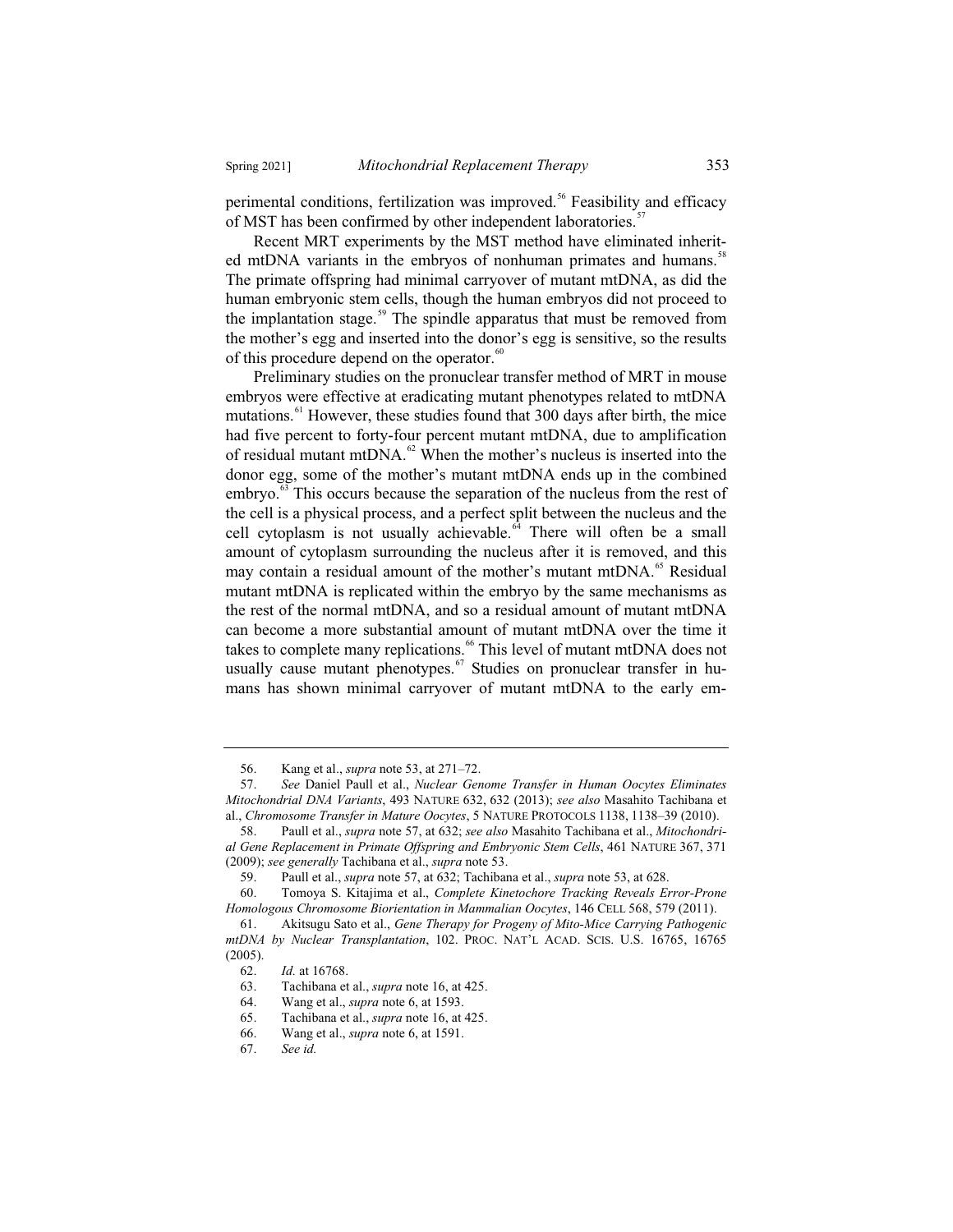bryo.<sup>68</sup> Because of the restrictions on research and clinical trials on MRT, scientists do not have much data on the carryover of mutant mtDNA in humans who receive MRT. This is an area that requires further study.

## B. *Current Treatment Options for Women Who Are Carriers of Mitochondrial Diseases*

A woman who has some mutant mtDNA but does not exhibit a mitochondrial disease is called a carrier. When a woman is a carrier, she can use typical screening methods such as preimplantation genetic diagnosis to see if she has passed on mutant mtDNA to her baby. Preimplantation genetic diagnosis can identify genetic abnormalities in an embryo, but it is only a diagnostic tool, not a treatment. These screening methods may not be able to accurately identify whether the mutant mtDNA has led to a mitochondrial disease.<sup>69</sup> If a woman is a carrier for a mitochondrial disease and does not want to risk passing the condition on to a child, the only current options are adopting or using an egg donor.<sup>70</sup> While a treatment to address the problem of potentially passing on mitochondrial diseases is developing rapidly, it is not approved in the United States at this time. Currently, there is no way for a carrier of mtDNA diseases in the United States to have a child to whom she is biologically related without risking mitochondrial disease.

## II. United States Regulation Of Gene, Cell, And Embryo **THERAPIES**

In the United States, research on mitochondrial diseases and potential treatments have stalled because of federal regulations. The regulatory landscape is controlled by the Dickey-Wicker Amendment and the Food, Drug, and Cosmetic Act (FDCA), both of which have created substantial roadblocks to the progression of research and clinical trials.<sup>71</sup>

## A. *Human Cells, Tissues, and Cellular and Tissue Based Products (HCT/Ps)*

The FDA regulates Cell and Gene Therapies (CGT) under the Center for Biologics Evaluation and Research (CBER) in the Office of Tissues and

<sup>68.</sup> Lyndsey Craven et al., *Pronuclear Transfer in Human Embryos to Prevent Transmission of Mitochondrial DNA Disease*, 465 NATURE 82, 84 (2010).

<sup>69.</sup> Annelien L. Bredenoord et al., *PGD to Reduce Reproductive Risk: The Case of Mitochondrial DNA Disorders*, 23 HUM. REPROD. 2392, 2392 (2008).

<sup>70.</sup> Gretchen Vogel, *For Boys Only? Panel Endorses Mitochondrial Therapy, but Says Start with Male Embryos*, SCIENCE (Feb. 3, 2016, 2:00 PM), https://www.sciencemag.org /news/2016/02/boys-only-panel-endorses-mitochondrial-therapy-says-start-male-embryos.

<sup>71.</sup> Balanced Budget Downpayment Act, I, Pub. L. No. 104-99, § 128, 110 Stat. 26, 34 (1996); 21 U.S.C. §§ 301–399i (2018).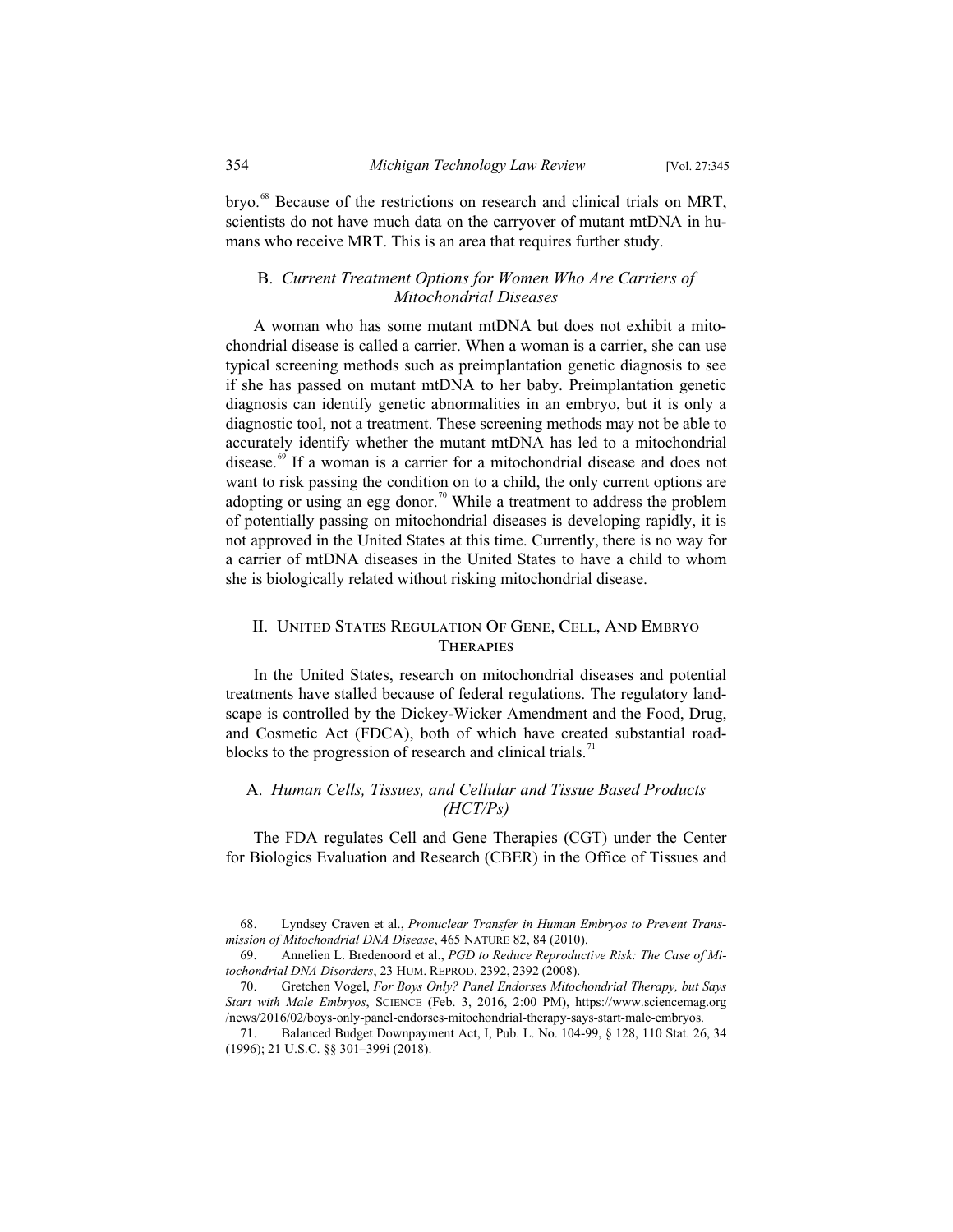Advanced Therapies.<sup>72</sup> The CBER mission is, "to protect and enhance the public health through the regulation of biological and related products including blood, vaccines, allergenics, tissues, and cellular and gene therapies."<sup>73</sup> CBER's statutory authority comes from the Public Health Service (PHS)  $\text{Act}^{\frac{74}{4}}$  and the Food, Drug and Cosmetic Act (FDCA).<sup>75</sup> Under the FDCA and PHS Act, the FDA has the authority to regulate genetically manipulated cells and their derivatives.<sup>76</sup>

For MRT, the pertinent type of biological products are Human Cells, Tissues, and Cellular and Tissue Based Products (HCT/Ps). There are two types of HCT/Ps: 351 HCT/Ps and 361 HCT/Ps. 361 HCT/Ps are only regulated under § 361 of the PHS Act<sup>77</sup> and 21 C.F.R. § 1271. 361 HCT/Ps are not a class of products; § 361 gives the FDA authority to make and enforce regulations that prevent the introduction, transmission, and spread of communicable diseases from foreign countries into the United States.<sup>78</sup> 361 HCT/Ps are not subject to premarket approval.<sup>79</sup> In order to be a 361 HCT/P, the product must meet the criteria outlined in 21 C.F.R. § 1271.10(a). These criteria are:

(1) the HCT/P is minimally manipulated, (2) intended for homologous use only  $\dots$  (3) the manufacture does not involve the combination of the cells or tissues with another article . . . and, (4) either: (i) the HCT/P does not have a systemic effect and is not dependent upon the metabolic activity of living cells for its primary function; or (ii) the HCT/P has a systemic effect or is dependent upon the metabolic activity of living cells for its primary function, and: (a) is for autologous use; (b) is for allogeneic use in a first-degree or second-degree blood relative; or  $(c)$  is for reproductive use.<sup>8</sup>

In its draft guidance for industry, the FDA says that reproductive cells and tissues such as embryos, semen, and oocytes are 361 HCT/Ps that meet

<sup>72.</sup> Michael Mendicino et al., *Current State of U.S. Food and Drug Administration Regulation for Cellular and Gene Therapy Products: Potential Cures on the Horizon*, 21 CYTOTHERAPY 699, 699 (2019).

<sup>73.</sup> *About CBER*, FDA (Feb. 6, 2018), https://www.fda.gov/about-fda/center-biologicsevaluation-and-research-cber/about-cber.

<sup>74.</sup> *See* 42 U.S.C. § 262(a)(2) (2018).

<sup>75.</sup> *See* 21 U.S.C. §§ 301–399i (2018).

<sup>76.</sup> *Therapeutic Cloning and Genome Modification*, FDA (Mar. 16, 2018), https://www.fda.gov/vaccines-blood-biologics/cellular-gene-therapy-products/therapeuticcloning-and-genome-modification.

<sup>77.</sup> *See* 42 U.S.C. § 264 (2018).

<sup>78. 21</sup> C.F.R. § 1271.1(a) (2020).<br>79. See 42 U.S.C. § 264 (201 79. *See* 42 U.S.C. § 264 (2012); 21 C.F.R. § 1271 (2020); CTR. BIOLOGICS EVALUATION & RSCH., FDA, REGULATION OF HUMAN CELLS, TISSUES AND CELLULAR AND TISSUE-BASED PRODUCTS (HCT/PS)–SMALL ENTITY COMPLIANCE GUIDE: GUIDANCE FOR INDUSTRY (2007) [hereinafter FDA HCT/PS GUIDE].

<sup>80. 21</sup> C.F.R. § 1271.10(a) (2020).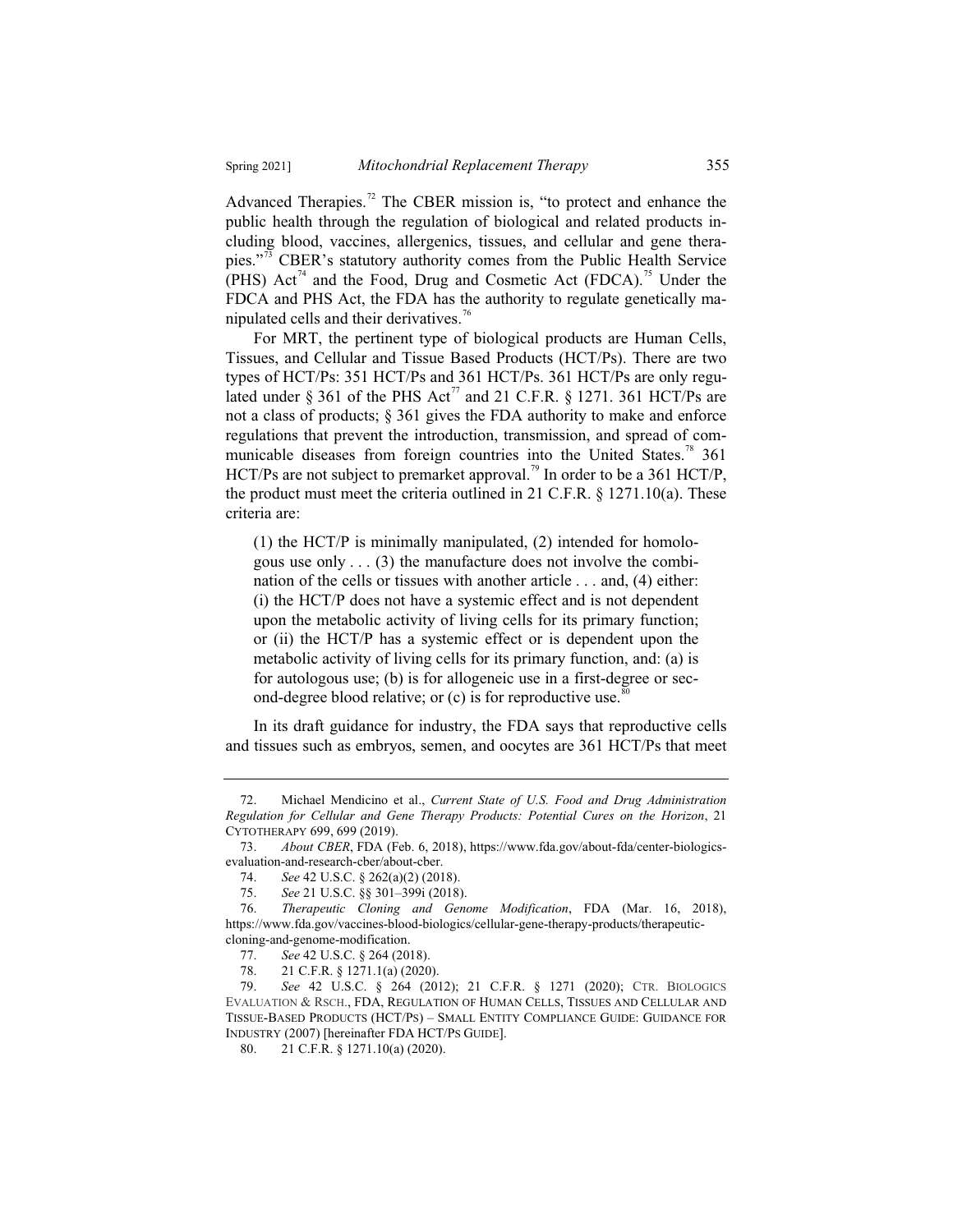the criteria outlined in § 1271.10(a).<sup>81</sup> On this basis, it may seem that MRT products qualify as 361 HCT/Ps. However, the egg or embryo resulting from MRT does not meet  $\S 1271.10(a)$ 's minimal manipulation requirement because it combines portions of two different eggs. "Minimal manipulation" is defined as "processing that does not alter the relevant biological characteristics."<sup>82</sup> As the nuclear DNA is replaced in the embryo, the biological characteristics are altered, so MRT embryos fail to meet all of the 361 HCT/P requirements.

There are exceptions listed in 21 C.F.R. § 1271.15 whereby certain HCT/Ps are exempt from regulatory requirements. Only exception (e) is relevant to MRT, which says, "you are not required to comply with the requirements of this part if you are an establishment that only recovers reproductive cells or tissues and immediately transfers them into a sexually intimate partner of the cell or tissue donor." Normal IVF procedures qualify under this exemption, however MRT does not qualify because the cell that is implanted into the mother contains more than just cells from her intimate sexual partner, it also contains a cell fragment from an egg donor.

Because the embryo created by MRT does not qualify as a 361 HCT/P under  $\S$  1271.10(a), nor does it qualify for a  $\S$  1271.15 exemption, an embryo created by MRT would be a 351 HCT/P if MRT was legally allowed in the United States (as discussed in Part III). 351 HCT/Ps are biological drugs under § 351 of the PHS Act,<sup>83</sup> regulated under 21 C.F.R. § 1271.20, and qualify as "drugs" under the Food, Drug, and Cosmetic Act (FDCA).<sup>84</sup> This means that if MRT were legal, it would be subject to the premarket and post-market requirements of biological drugs. For a 351 HCT/P, a Biologics License Application (BLA) is required. The BLA requests permission to introduce a biologic product into interstate commerce and sets out the requirements for filing.<sup>85</sup> Before a clinical trial can proceed on a 351 HCT/P, the sponsor must submit an Investigational New Drug (IND) application to the FDA.<sup>86</sup> The same as any other IND application, it must comply with the regulations set forth in Title 21 of the Code of Federal Regulations (CFR), parts 50, 56, and  $312.^{8}$ 

<sup>81.</sup> FDA HCT/PS GUIDE, *supra* note 79, at 4.<br>82. 21 C.F.R. § 1271.3 (2020).

<sup>82. 21</sup> C.F.R. § 1271.3 (2020).

<sup>83.</sup> *See* 42 U.S.C. § 262(i) (2018).

<sup>84.</sup> *See* 21 U.S.C. § 321(g)(1)(B) (2018) (defining "drugs" as "articles intended for use in the diagnosis, cure, mitigation, treatment, or prevention of disease in man or other animals").

<sup>85. 21</sup> C.F.R § 601.2 (2019).<br>86. FDA, *supra* note 76.

<sup>86.</sup> FDA, *supra* note 76.

<sup>87.</sup> *Id.*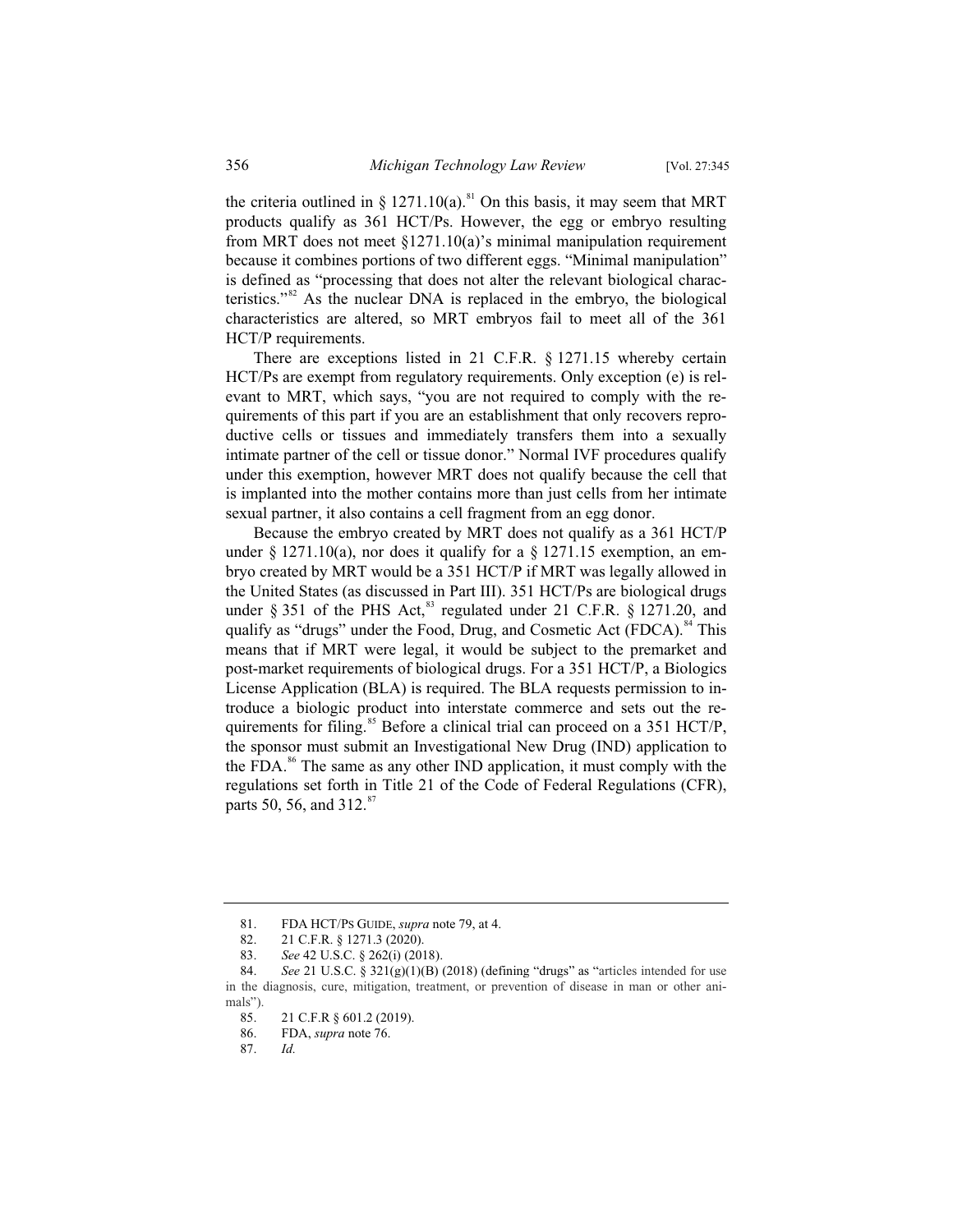#### B*. The Congressional Ban of MRT*

In 2014, the FDA held a meeting of the Cellular, Tissue and Gene Therapy Advisory Committee (CGTAC) to consider the permissibility of oocyte and embryo modification as a treatment for infertility or a method of preventing the inheritance of mitochondrial diseases.<sup>88</sup> This meeting concluded that there was insufficient evidence to prove that the technique was safe enough for research to proceed in humans.<sup>89</sup> The FDA concluded that there was insufficient animal data for MRT to move on to clinical trials in humans. $90$ 

In 2015, the FDA requested that the Institute of Medicine (IOM) write a consensus report on the ethical and social concerns related to genetic modification of embryos as a treatment for mitochondrial diseases.<sup>91</sup> In 2016, the IOM published a report on the ethical concerns of MRT concluding that MRT is ethically permissible as long as specific conditions and principles are met, as discussed below. $^{92}$  The report emphasized the benefits in terms of reproductive options that MRT provides to women who are carriers of mtDNA diseases.<sup>93</sup> The report recommended limiting MRT to women who are at risk of transmitting an mtDNA disease that is likely to manifest in a way that is severely pathological to their child.<sup>94</sup>

The report also recommended limiting MRT to male<sup>95</sup> embryos.<sup>96</sup> MRT resulting in male embryos would not be classified as a therapy that produces a heritable genetic modification because males do not pass on their mtDNA

<sup>88.</sup> *Id.*

<sup>89</sup>*.* FDA, BRIEFING DOCUMENT, OOCYTE MODIFICATION IN ASSISTED REPRODUCTION FOR THE PREVENTION OF TRANSMISSION OF MITOCHONDRIAL DISEASE OR TREATMENT OF INFERTILITY (2014), https://www.fda.gov/downloads/AdvisoryCommittees/Committees MeetingMaterials/BloodVaccinesandOtherBiologics/CellularTissueandGeneTherapies AdvisoryCommittee/UCM385461.pdf [https://wayback.archive-it.org/7993/20170405194935 /https://www.fda.gov/downloads/AdvisoryCommittees/CommitteesMeetingMaterials/Blood VaccinesandOtherBiologics/CellularTissueandGeneTherapiesAdvisoryCommittee/UCM 385461.pdf].

<sup>90.</sup> Sharon Begley, *U.S. FDA Weighs Evidence on Producing 'Three-Parent' Embryos,*  REUTERS (Feb. 25, 2014), https://www.reuters.com/article/usa-health-ivf/u-s-fda-weighsevidence-on-producing-three-parent-embryos-idUSL1N0LU1OI20140225.

<sup>91.</sup> FDA, *supra* note 76.

NAT'L ACADS. SCIS., ENG'G & MED., MITOCHONDRIAL REPLACEMENT TECHNIQUES: ETHICAL, SOCIAL, AND POLICY CONSIDERATIONS 117 (2016) [hereinafter NAT'L ACADS. CONSIDERATIONS].<br>93. Id. at 118.

<sup>93.</sup> *Id.* at 118*.*

<sup>94.</sup> *Id.* at 119*.*

<sup>95.</sup> The report refers to "male" embryos and "female" embryos, however, the distinction is actually between XY and XX embryos. XY embryos are genotypically male and XX embryos are genotypically female, and the report's suggestion is that XY embryos will develop into people who cannot pass on mtDNA to their children. This is not true in all cases. Discussed below.

<sup>96.</sup> NAT'L ACADS. CONSIDERATIONS, *supra* note 92, at 120.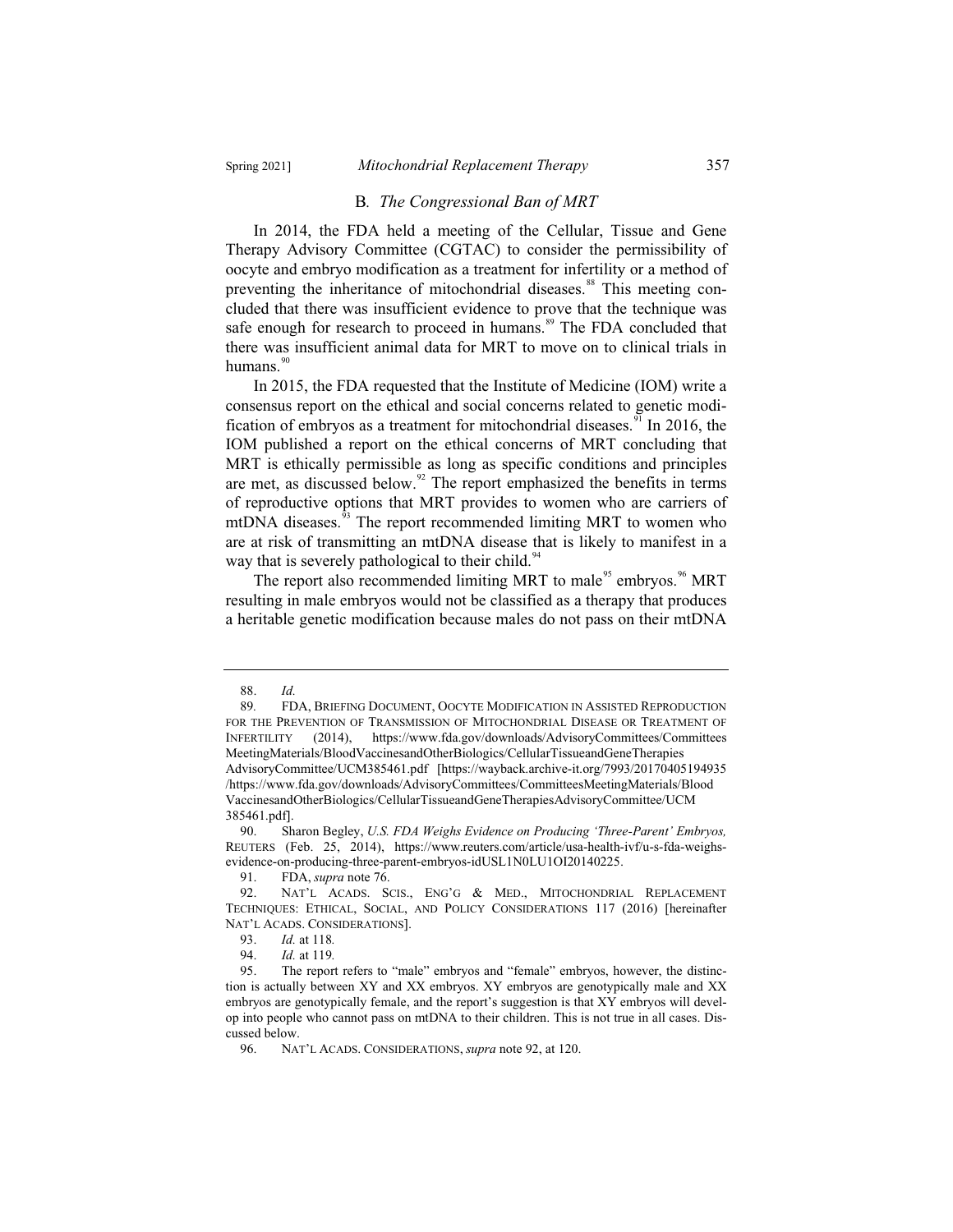to their offspring. $97$  Limiting MRT to male embryos eliminates the risk of passing on an unexpected pathology resulting from MRT to future offspring. The report notes that such limitation would be valuable in the early experimental stage because unforeseen consequences of the therapy may present in the first generation of patients, and these issues can be addressed before impacting a second generation.<sup>98</sup> This raises ethical concerns surrounding female embryos and whether the FDA can require parents to select the sex of their child.<sup>59</sup> Additionally, the report itself acknowledges that if preclinical research is only carried out to produce male offspring, the risks associated with female offspring resulting from MRT cannot be resolved.<sup>100</sup> In making this recommendation, the committee reasoned that the tradeoffs of only conducting preclinical MRT research with male embryos are both necessary and justified in order to eliminate the risk of passing on detrimental heritable genetic modifications to a second generation.<sup>101</sup>

The Chair of the CGTAC Committee, Jeffrey Kahn, said, "in examining the ethical, social, and policy issues associated with mitochondrial replacement techniques, we concluded that the most germane issues could be avoided if the use of these techniques were restricted by certain conditions, rather than prohibiting them altogether." $102$ 

While the Committee cautiously recommended that MRT testing could proceed, Congress halted any progress. In 2016, Congress passed the Agriculture, Rural Development, Food and Drug Administration, and Related Agencies Appropriations Bill, which contained a rider barring the FDA from considering requests to approve clinical trials in which a human embryo is intentionally created to include a heritable genetic modification.<sup>103</sup> Because of this rider, the FDA cannot accept INDs that involve germline modifications. The final version of the rider, which has been incorporated into the annual appropriations bill in every subsequent year, states:

None of the funds made available by this Act may be used to notify a sponsor or otherwise acknowledge receipt of a submission for an exemption for investigational use of a drug or biological product under section 505(i) of the Federal Food, Drug, and Cosmetic Act  $(21 \text{ U.S.C. } 355(i))$  or section  $351(a)(3)$  of the Public Health Service Act  $(42 \text{ U.S.C. } 262(a)(3))$  in research in which a human embryo is

<sup>97.</sup> *Id.* at 119.

<sup>98.</sup> *Id.*

Castro, *supra* note 19, at 732.

<sup>100.</sup> NAT'L ACADS. CONSIDERATIONS, *supra* note 92, at 120.

<sup>101.</sup> *Id.* at 121.<br>102. **NAT'L AC** 

<sup>102.</sup> NAT'L ACADS. *Report, supra* note 17.

<sup>103.</sup> Jocelyn Kaiser, *Update: House Spending Panel Restores U.S. Ban on Gene-Edited Babies*, SCIENCE (June 4, 2019, 1:45 PM), https://www.sciencemag.org/news/2019/06/updatehouse-spending-panel-restores-us-ban-gene-edited-babies#:~:text=It%20bars%20the%20Food %20and,human%20germline%20editing%E2%80%94or%20the.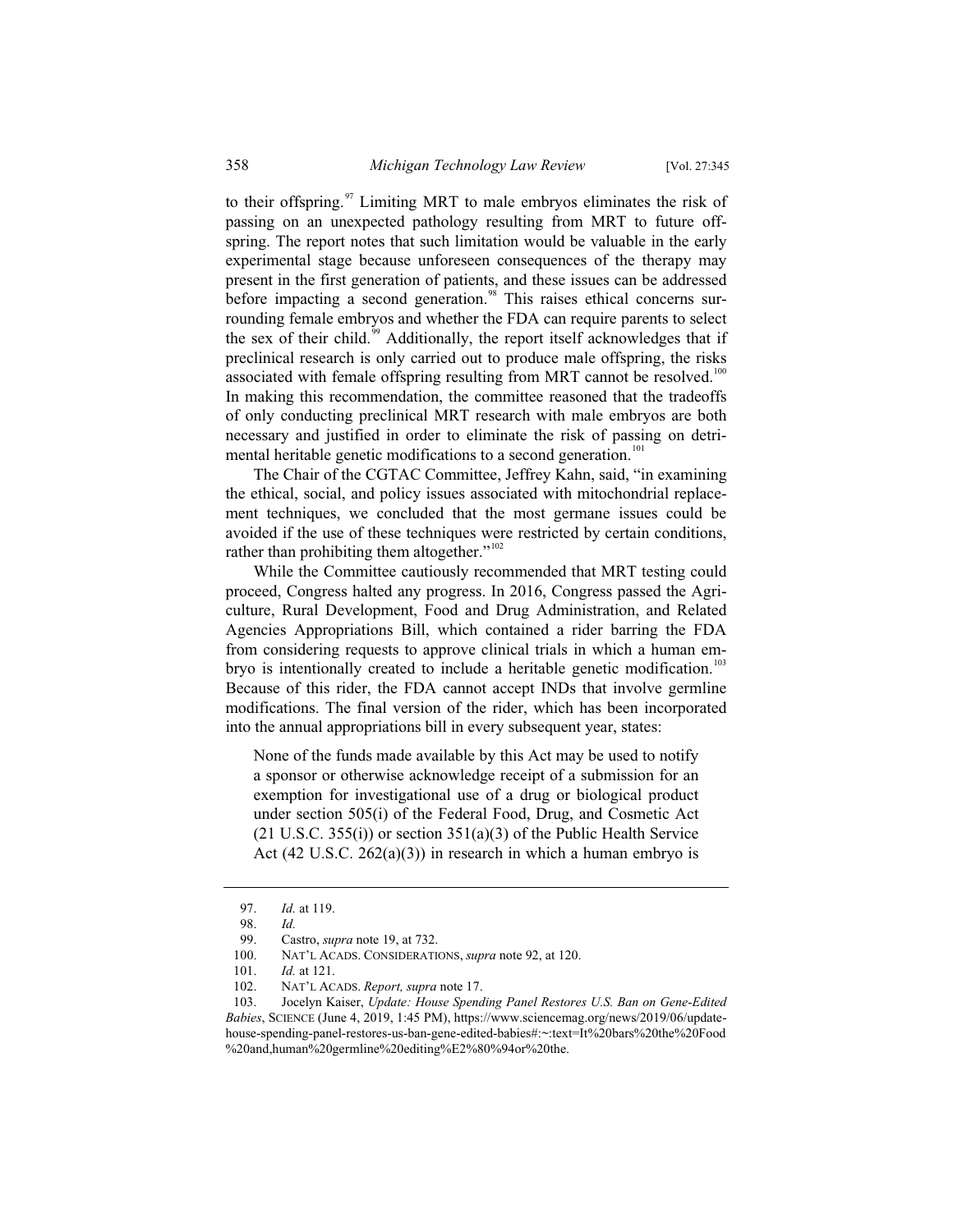intentionally created or modified to include a heritable genetic modification. Any such submission shall be deemed to have not been received by the Secretary, and the exemption may not go into effect.<sup>104</sup>

The rider barring FDA review of clinical trials involving genetic modification of human embryos was briefly repealed in 2019. A draft of the 2020 spending bill that was approved by the Democrat-led House appropriations subcommittee did not contain the rider. After the draft was released a Democratic aide, speaking with *Science Insider*, said that the rider was dropped because, "it was inserted in private 3 years ago and has never been subject to public debate. We believe this provision could limit important scientific research and, if Congress chooses to prohibit such research, that should be done in the light of day."<sup>105</sup> Only a few months later, the rider was reinstated by the full Appropriations Committee of the U.S. House of Representatives as the request of the Republicans.<sup>106</sup> The only member who did not vote in favor of restoring the rider was Democrat Debbie Wasserman-Schultz.<sup>107</sup> Some Democrats were reluctant to reinstate the rider and some lawmakers on both sides agree that the issue should be subject to fuller debate and analysis by congressional health committees.<sup>108</sup>

## III. RESEARCH AND CLINICAL TRIALS ON MITOCHONDRIAL Replacement Therapy Should Be Allowed in the United States

The rider in the Agriculture, Rural Development, and Food and Drug Administration and Related Agencies Appropriations Bill has never been fully and publicly debated. It has not been subject to notice and comment, and a full and thoughtful debate amongst lawmakers with perspectives from experts and regulatory agencies to which this ban applies.

In order to accomplish Congress's goal of prohibiting gene editing, the rider should be amended. This note suggests amending the language of the rider as follows:

None of the funds made available by this Act may be used to notify a sponsor or otherwise acknowledge receipt of a submission for an exemption for investigational use of a drug or biological product under section 505(i) of the Federal Food, Drug, and Cosmetic Act  $(21 \text{ U.S.C. } 355(i))$  or section  $351(a)(3)$  of the Public Health Service Act (42 U.S.C. 262(a)(3)) *for research in which a heritable genetic* 

<sup>104.</sup> H.R. 648, 116th Cong. § 733 (2019).

<sup>105.</sup> Kaiser, *supra* note 103.

<sup>106.</sup> *Id.*

<sup>107.</sup> *Id.*

<sup>108.</sup> *Id.*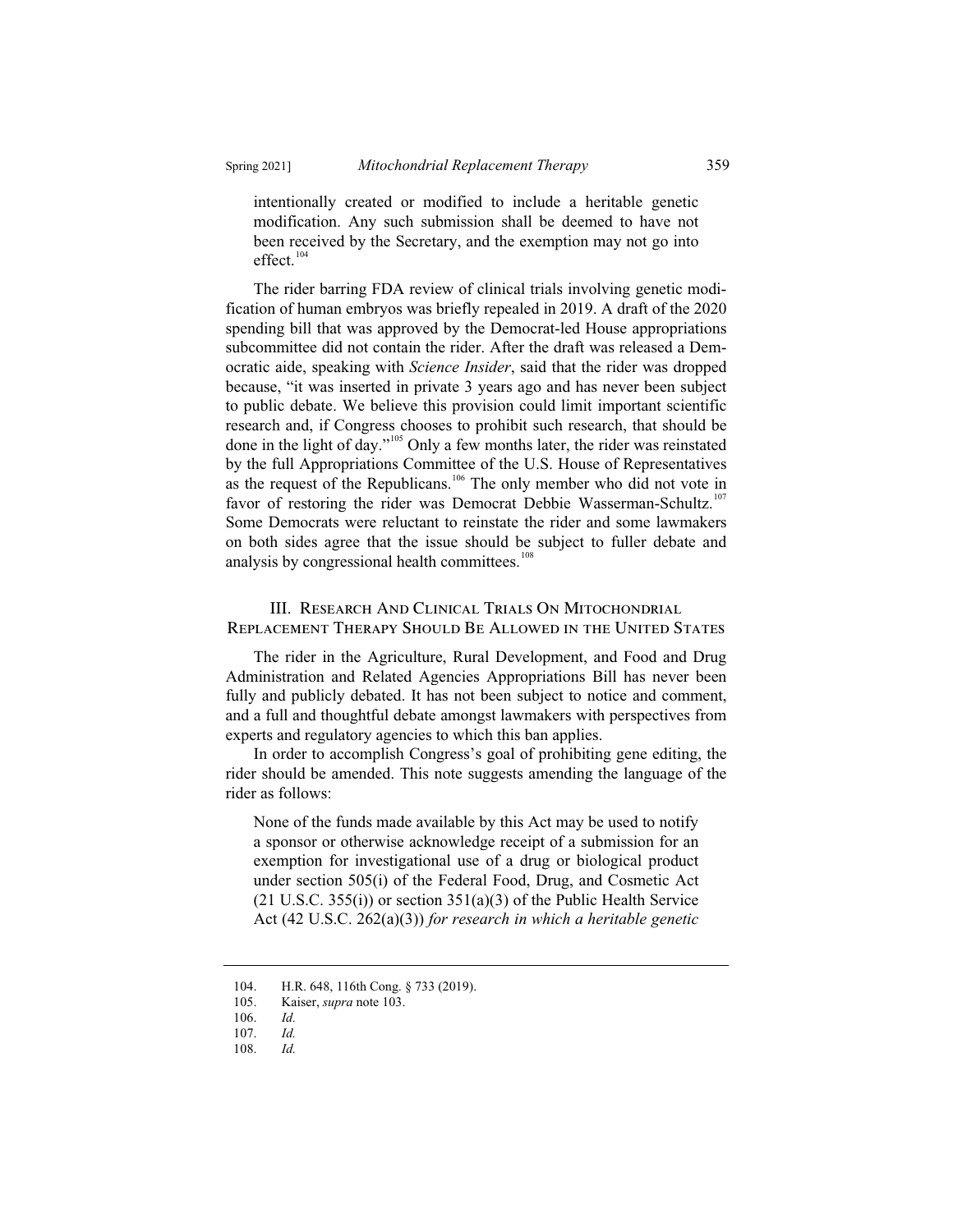*modification is achieved by creating an artificial DNA sequence*. Any such submission shall be deemed to have not been received by the Secretary, and the exemption may not go into effect.

This modification to the rider would allow the FDA to review and approve INDs for MRT. MRT does not alter the DNA sequence of mtDNA or nuclear DNA—it simply combines different parts of two separate eggs, each with their respective mtDNA or nuclear DNA completely unaltered.

#### A*. MRT is Legal in Other Countries and Has Produced Positive Results*

While the United States is debating the legality and ethics of this innovate therapy, a few other countries are making great advancements in MRT research. The United Kingdom, Greece, and Ukraine are leading the field. Each of these countries have clinics at which MRT is performed for women who wish to have a genetically related child but have had difficulty because the mother is either a carrier for a mitochondrial disease or struggles with infertility. Other countries such as Spain, Singapore, and Mexico are exploring MRT, but are in the preliminary research phase and have not yet moved to the clinical stage. There is support across the globe for progression of this therapy.

## 1. MRT Is Legal in the United Kingdom as a Clinical Procedure for Assisted Reproduction

In the United Kingdom, the Human Fertilization Act (HFE Act) governs regulations of mitochondrial replacement therapy and all other reproductive technologies.<sup>109</sup> The regulatory body, Human Fertilization and Embryology Authority (HFEA), which was created in 1990, oversees reproductive technology.<sup>110</sup> HFEA regulates assisted reproduction and embryo research.<sup>111</sup> HFEA has the power to determine and regulate what is "permitted" assisted reproduction.<sup>112</sup> The 2015 amendments to the 1990 HFE Act expanded to include mitochondrial replacement therapy as a permitted reproduction technique and allowed for "mitochondrial donorconceived person[s]."<sup>113</sup>

The 2015 amendment to the HFE Act allowed MRT as part of an *in vitro* fertilization technique, and subsequently, clinical trials on MRT began.<sup>114</sup> The amendment also declared that mitochondrial donors do not have

<sup>109.</sup> Castro, *supra* note 19, at 728.

<sup>110.</sup> *Id.*

<sup>111.</sup> Vogel, *supra* note 70.

<sup>112.</sup> Castro, *supra* note 19, at 728.

<sup>113.</sup> The Human Fertilisation and Embryology (Mitochondrial Donation) Regulations

<sup>2015,</sup> SI 2015/572, pt. 2.

<sup>114.</sup> *See id.*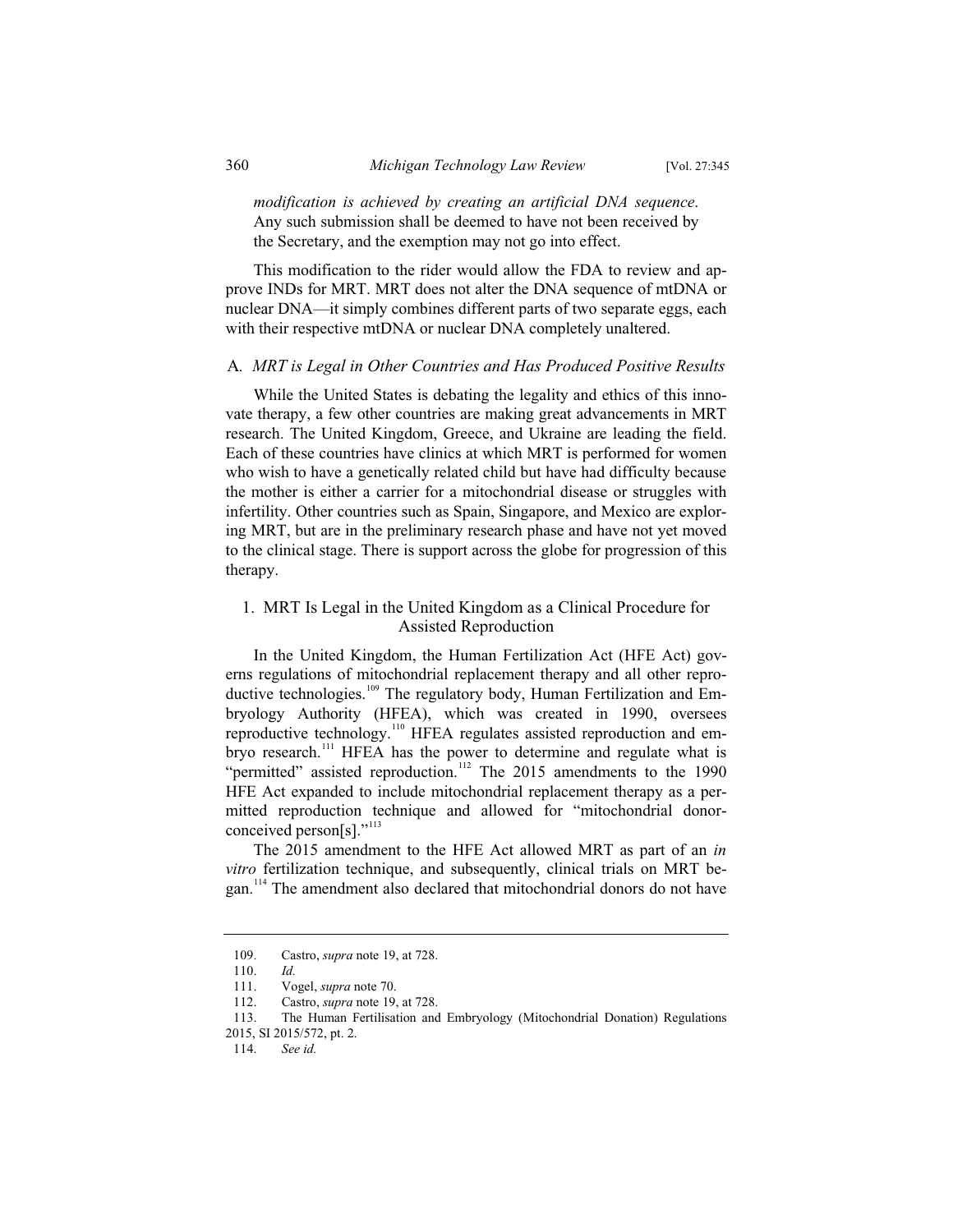parental rights.<sup>115</sup> A child born from MRT is allowed limited access to information about the mitochondrial donor, but this information will not identify the donor, and the child is not provided any information about other children from the same donor.<sup>116</sup> Similarly, the donor can access a limited amount of non-identifying information about children born from their donation.<sup>117</sup> This amendment also declared that once the egg or embryo is produced with the donor's egg, with informed consent, it is no longer considered the egg or embryo of the mitochondrial donor for consent purposes, and at this point consent can no longer be withdrawn.<sup>118</sup> HFEA granted a patient license in 2017, and now MRT can be done outside of clinical trials.<sup>119</sup> HFEA now allows fertility clinics to offer MRT on a case-by-case basis with close HFEA oversight.<sup>120</sup> HFEA ensures that patients for all types of assisted reproduction provide informed consent and carefully weigh their

options prior to making a decision.<sup>121</sup> Prior to the implementation of the 2015 amendment, HFEA undertook a public and stakeholder consultation to "review the ethical, social and regulatory issues involved in the clinical use of techniques for mitochondrial replacement."<sup>122</sup> This consultation informed the advice HFEA gave the legislature for consideration when amending the HFE Act.<sup>123</sup> HFEA continuously meets throughout the year to evaluate and modify policies and practices for assisted reproduction.<sup>124</sup> HFEA has committees and panels of members, staff, and the general public. $^{125}$ 

#### 2. Greece and Ukraine Have Had Successful Births Through MRT

In Greece and Ukraine, MRT is legally used to treat infertility.<sup>126</sup> In Greece, a healthy baby conceived through MRT treatment was born in April

<sup>115.</sup> The Human Fertilisation and Embryology (Mitochondrial Donation) Regulations 2015 pt. 3.

<sup>116.</sup> *Id.*

<sup>117.</sup> Castro, *supra* note 19, at 728.

<sup>118.</sup> *Id.*

<sup>119.</sup> Ian Sample, *UK Doctors Select First Women to Have 'Three-Person Babies*', GUARDIAN (Feb. 1, 2018, 1:48 PM), https://www.theguardian.com/science/2018/feb/01 /permission-given-to-create-britains-first-three-person-babies.

<sup>120.</sup> Vogel, *supra* note 34.

<sup>121.</sup> *Consent to Treatment*, HUM. FERTILISATION & EMBRYOLOGY AUTH., https://www.hfea.gov.uk/choose-a-clinic/consent-to-treatment (last visited Feb. 17, 2021).

<sup>122.</sup> Diane Warburton, *Tracing the Impacts of Public Dialogue Projects Supported by Sciencewise: Mitochondrial Replacement*, SCIENCEWISE (Mar. 2016).

<sup>123.</sup> *Id.*

<sup>124.</sup> *About Us*, HUM. FERTILISATION & EMBRYOLOGY AUTH., https://www.hfea.gov.uk /about-us/our-authority-committees-and-panels (last visited Feb. 17, 2021).

<sup>125.</sup> *Id.*

<sup>126.</sup> *E.g.*, Mullin, *supra* note 4.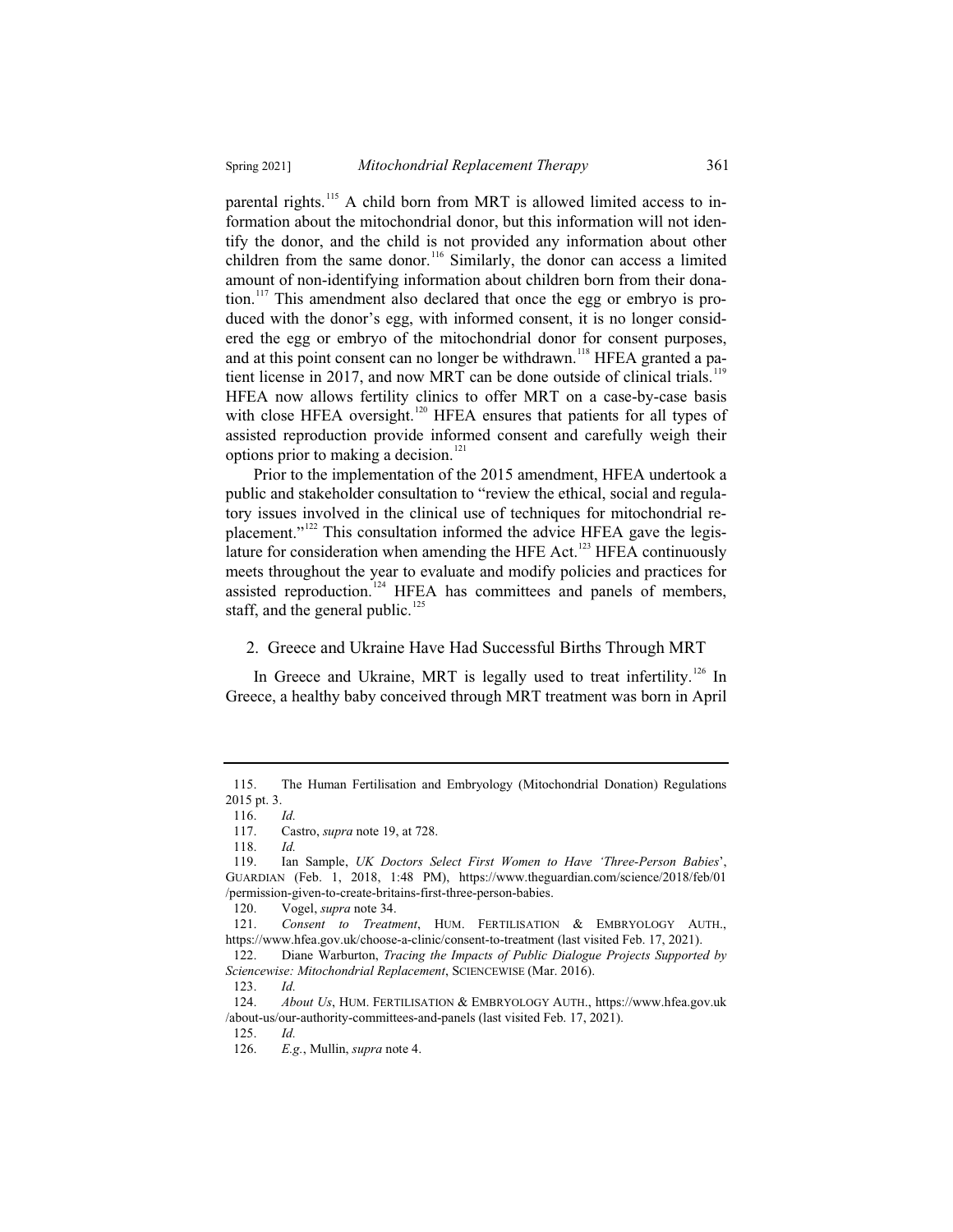2019. A maternity clinic in Athens is licensed by the National Medically Assisted Reproduction Authority to perform clinical trials on MRT.<sup>127</sup>

In Kiev, Ukraine, a private fertility clinic called the Nadiya Clinic performs MRT.<sup>128</sup> Since the Clinic opened, Dr. Valery Zukin has performed twenty-one MRT procedures.<sup>129</sup> Fourteen of these procedures were unsuccessful in implanting the embryo into the mother; however, the clinic believes that this was due to the age of the mother and the increased difficulty of getting pregnant as a woman gets older.<sup>130</sup> The seven remaining MRT procedures performed at the Nadiya Clinic resulted in four successful and healthy births, and three more pregnancies were in progress when Dr. Zukin reported his success in June 2018. No further information on the success of these pregnancies has been reported. $131$ 

### 3. Other Countries, Including Spain and Singapore, Are Considering Legalizing MRT

Spanish researchers are investigating MRT as a treatment for infertility. Clinical trials are being carried out in Greece in collaboration with a Spanish company.<sup>132</sup> Singapore is considering legalizing MRT.<sup>133</sup> Currently, Singapore does not allow human germline modifications in the clinical setting, but it allows gene editing for research, and so MRT can be done as a part of a research study.<sup>134</sup>

## B. *MRT is Distinct from the Types of Therapies That Have Been Met with the Most Vehement Societal Opposition*

There are a variety of therapies that involve genetic modifications, and they all raise unique ethical questions. There are particularly strong concerns regarding "new eugenics" and "designer babies," which are multifac-

<sup>127.</sup> *MST Research*, INST. LIFE, https://www.iolife.eu/en/us/mst-research (last visited Apr. 2, 2021).

<sup>128.</sup> Rob Stein, *Clinic Claims Success in Making Babies with 3 Parents' DNA*, NPR (Jun. 6, 2018, 5:11 AM), https://www.npr.org/sections/health-shots/2018/06/06/615909572 /inside-the-ukrainian-clinic-making-3-parent-babies-for-women-who-are-infertile.

<sup>129.</sup> *Id.*

<sup>130.</sup> *Id.* A study conducted by the Nadiya Clinic doctors and presented at a Philadelphia meeting of the American Society of Reproductive Medicine concluded that MRT was not effective at increasing the fertility of women age thirty-seven and older. *See* Pavlo Mazur et al., *Mitochondrial Replacement Therapy Give No Benefits to Patients of Advanced Maternal Age*, 112 FERTILITY & STERILITY, Sept. 2019, at e193, e193.

<sup>131.</sup> Stein, *supra* note 128.

<sup>132.</sup> *See* Mullin, *supra* note 4.

<sup>133.</sup> Sandy Ong, *Singapore Could Become the Second Country to Legalize Mitochondrial Replacement Therapy*, SCIENCE (June 6, 2018, 1:00 PM), https://www.sciencemag.org /news/2018/06/singapore-could-become-second-country-legalize-mitochondrial-replacementtherapy.

<sup>134.</sup> *Id.*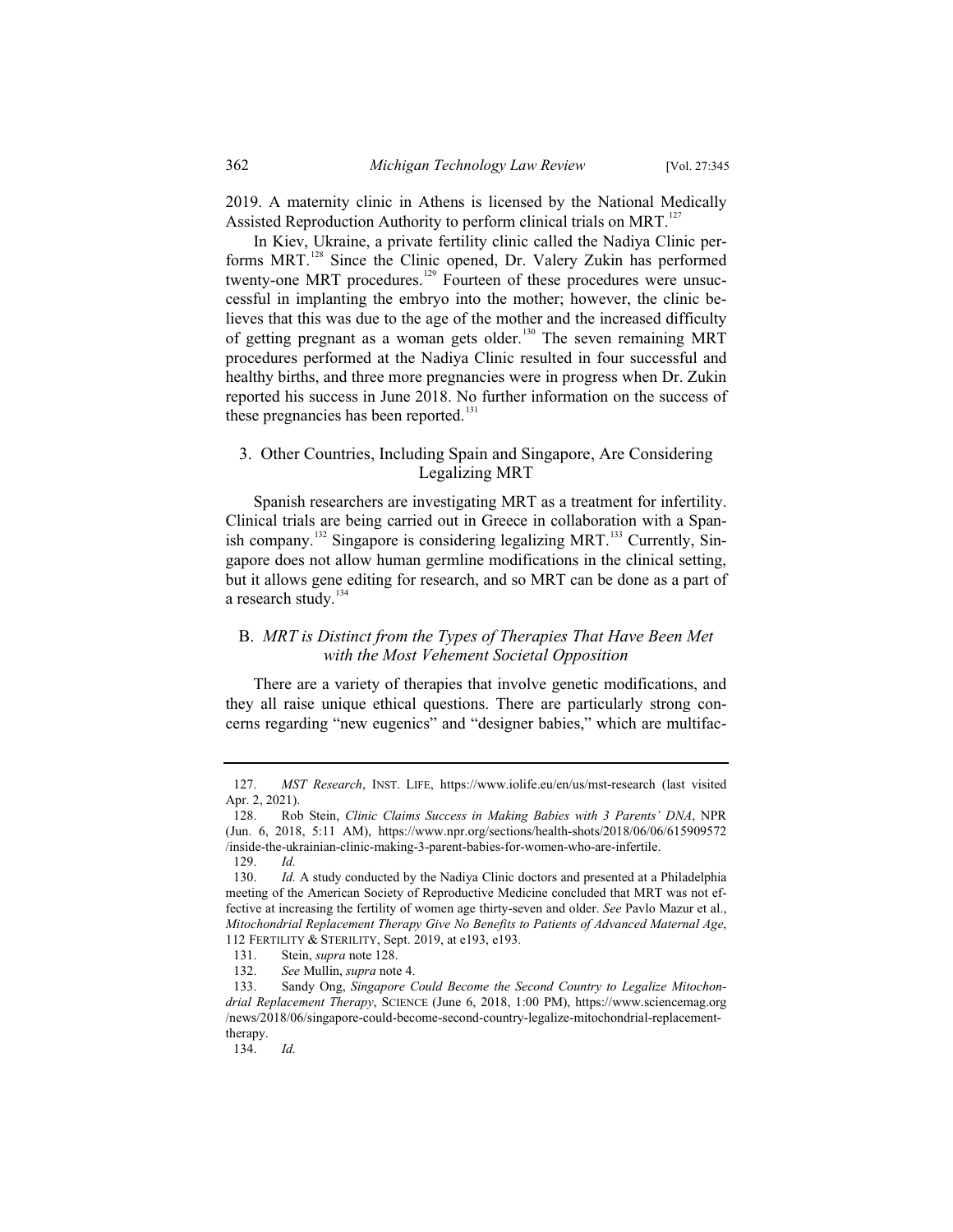eted.<sup>135</sup> The process and potential applications of these types of therapies are distinct from MRT, as discussed below. Handpicking traits is not something that can be achieved through MRT. The result of the rider is that it encompasses and prevents progress on a broader array of reproductive technologies. MRT has been classified as germline therapy by some experts,<sup>136</sup> and not germline therapy by others.<sup>137</sup> This inconsistency calls into question whether the ban should apply to MRT. MRT is a substantially different process from gene editing technologies such as Clustered Regularly Interspaced Short Palindromic Repeats (CRISPR).<sup>138</sup> The methods and potential future applications of CRISPR are different from those of MRT. Gene editing technologies alter the actual DNA sequence. This modifies the genes that are expressed, and the proteins coded from these genes, which ultimately affects physical traits. With MRT, the nuclear and mitochondrial DNA sequences are completely unaltered. The goal of gene editing therapies such as CRISPR is to alter the expression or presence of certain heritable traits by targeting the DNA sequences encoding specific characteristics. The goal of MRT is to replace the entire mutated mitochondrial DNA sequence of the parent with a healthy, normal mtDNA sequence from a donor.

The plain language of the rider does not specifically ban editing of gametes,<sup>139</sup> as the rider uses the language "embryo," not "gamete," "sperm," or "egg." Looking at the plain language, the rider banning intentional modification of human embryos may not strictly apply to techniques such as MRT that do not modify an embryo, but a precursor. University of Illinois at Urbana-Champaign law professor Jacob S. Sherkow says:

<sup>135.</sup> *See* Michael R. Dohn, *Preventing an Era of "New Eugenics": An Argument for Federal Funding and Regulation of Gene Editing Research in Human Embryos*, 25 RICH. J.L & TECH. 1, 21–22 (2018); *see also* Peter H. Huang, *Herd Behavior in Designer Genes*, 34 WAKE FOREST L. REV. 639, 640 (1999); Alexandra M. Franco, *Transhuman Babies and Human Pariahs: Genetic Engineering, Transhumanism, Society and the Law*, 37 CHILD LEGAL RTS. J. 185, 185–86, 190 (2017).

<sup>136.</sup> NUFFIELD COUNCIL ON BIOETHICS, NOVEL TECHNIQUES FOR THE PREVENTION OF MITOCHONDRIAL DNA DISORDERS: AN ETHICAL REVIEW 58 (2012) (stating that MRT is not intended to modify nuclear genes or change the donor's mitochondrial DNA, but to replace the mother's mitochondria).

<sup>137.</sup> NAT'L ACADS. CONSIDERATIONS, *supra* note 92, at 6–7, 62 (stating that "genetic modification" means "changes to the genetic material within a cell." However, the report defined germline modification as that entailing "heritable modifications" and so the process of MRT to create a male offspring is not germline modification).

<sup>138.</sup> CRISPRs are DNA sequences from prokaryotic organisms such as bacteria. These DNA sequences are associated with an enzyme, Cas9, which cuts DNA at a specific sequence. The CRISPR-Cas9 system can be used to cut out and replace specific DNA sequences in a human's DNA sequence. This has the potential to cure a genetic disease or disorder. Aparna Vidyasagar, *What Is CRISPR?*, LIVE SCI. (Apr. 21, 2018), https://www.livescience.com /58790-crispr-explained.html.

<sup>139.</sup> Sperm and egg cells.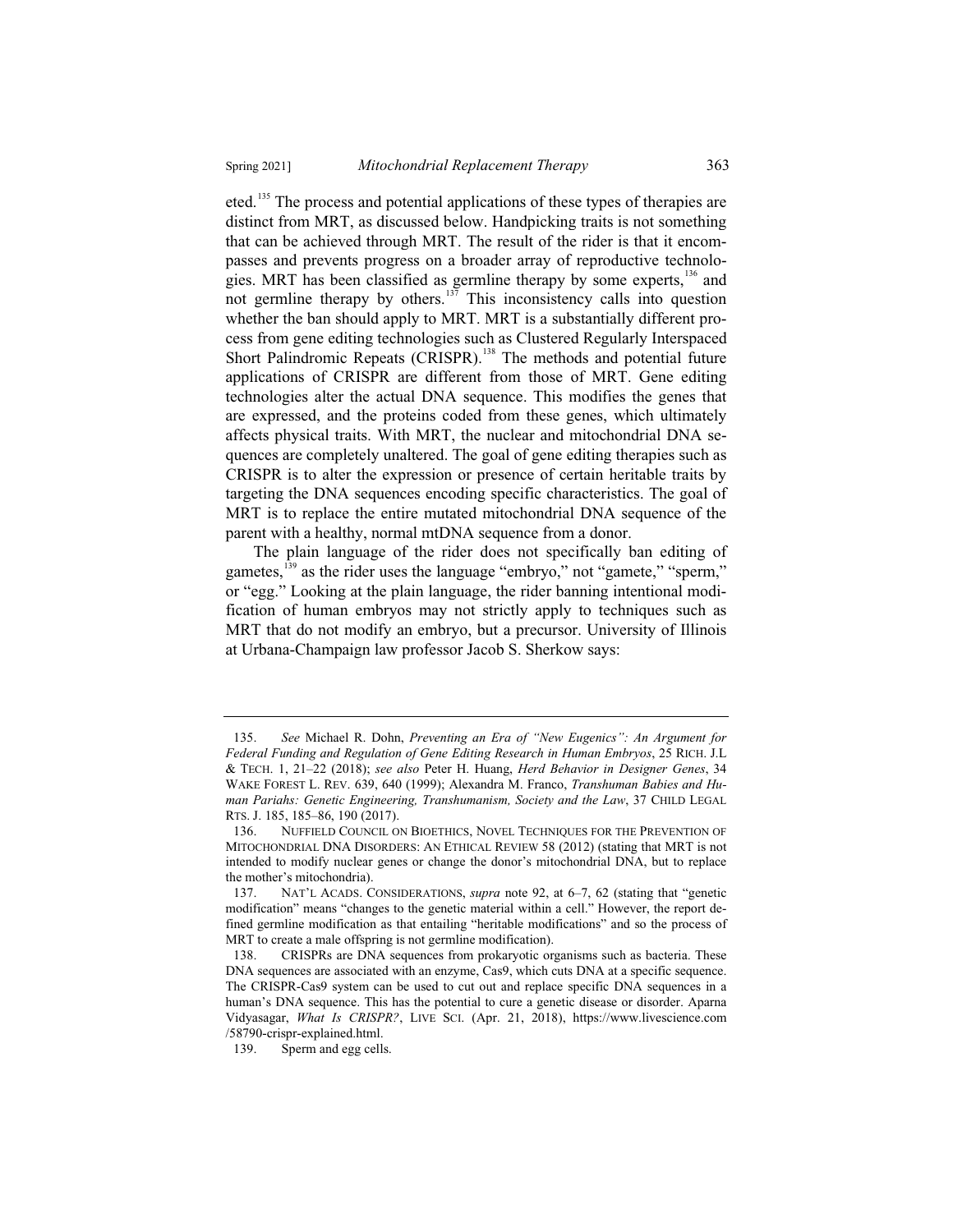The debate was firmly centered on the editing of embryos, but no legislator considered whether the language also applied to the editing of sperm and eggs . . . and there are strong arguments to be made that the plain text of the rider does not apply to sperm and eggs.<sup>140</sup>

Religious and political opposition to gene editing are less vehement when it comes to the modification of sperm and egg cells, as opposed to embryos.<sup>141</sup> The Dickey-Wicker Amendment took on the issue of destroying human embryos for research and clinical settings.<sup>142</sup> Parallel objections to the destruction of sperm and egg cells have not been raised.<sup>143</sup> According to Sherkow, "the current federal funding ban is predicated on a concept of bioethics that focuses on the embryo, and that's because there's widespread recognition in U.S. society that embryos have a certain moral salience that other biological components don't."<sup>144</sup>

Much of the opposition to gene editing technology, and precursory procedures such as embryonic stem cell therapy, was based on the fact that in order to pursue this research and the resulting clinical procedures, an embryo needs to be destroyed. Those who believe in embryonic personhood claim that personhood begins when the sperm and egg combine to form a zygote.<sup>145</sup> Forms of MRT, such as maternal spindle transfer, that modify the egg or sperm prior to fertilization, and so occur before the formation of the embryo. MRT therefore precedes personhood from the embryo personhood perspective. A sperm or egg alone cannot become a viable human, and this makes them analytically and biologically distinct from embryos.

## C. *Removing the Rider Simply Enables the FDA to Perform Its Job and Evaluate Applications for Clinical Trials*

Some researchers and scientific advocacy groups oppose the rider because Congress made the decision, not scientific and regulatory experts.<sup>146</sup> Sean Tipton, chief advocacy, policy, and development officer at the Ameri-

<sup>140.</sup> Univ. of Ill. at Urbana-Champaign, News Bureau, *Paper: Congress Must Clarify Limits of Gene-Editing Technologies*, EUREKALERT! (Oct. 21, 2020), https://www.eurekalert.org/pub\_releases/2020-10/uoia-pcm102120.php.

<sup>141.</sup> I. Glenn Cohen et al., *Gene Editing Sperm and Eggs (not Embryos): Does it Make a*  Legal or Ethical Difference?, 48 J.L MED. & ETHICS 619, 619 (2020).

<sup>142.</sup> *See id.*

See id.

<sup>144.</sup> Univ. of Ill. at Urbana-Champaign, News Bureau, *supra* note 140.

<sup>145.</sup> *Id.* Many states have introduced "personhood" initiatives which have attempted to equate an embryo with a person who has legal rights. These laws have all been rejected by voters and legislatures, however, they continue to be filed and debated. Editorial, *The "Personhood" Initiative*, N.Y. TIMES (Oct. 27, 2011), http://www.nytimes.com/2011/10/28 /opinion/the-personhood-initiative.html.

<sup>146.</sup> Kaiser, *supra* note 103.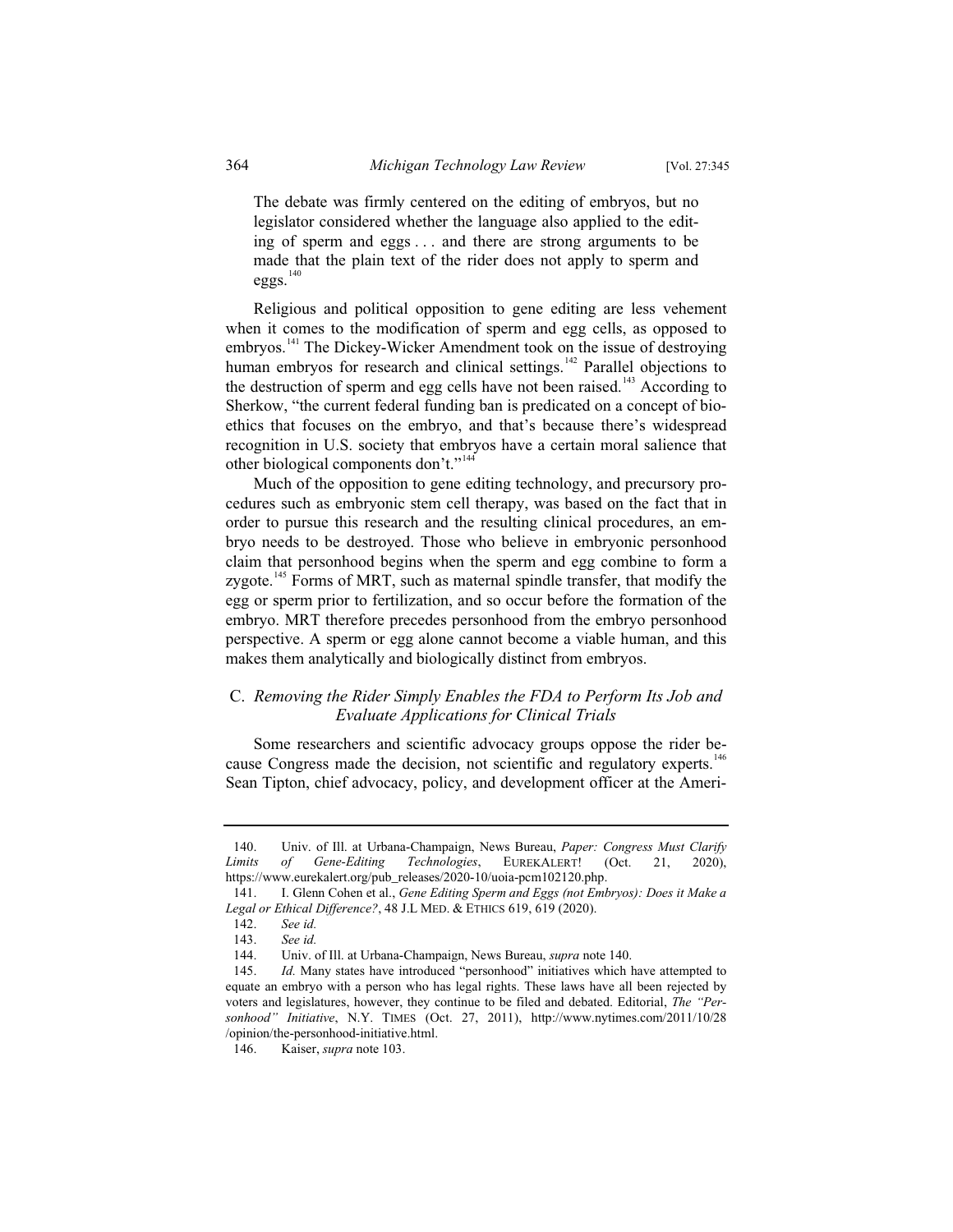can Society for Reproductive Medicine says "[the provision was] an antiscience rider" and that "[removing it] allows the FDA to do its job."<sup>147</sup>

The current rider prevents scientists from conducting the research that is necessary to determine if it may one day be safe and effective to genetically modify embryos to prevent inherited genetic diseases.<sup>148</sup> In 2018, the FDA and National Institutes of Health (NIH) said that "[i]n the view of the senior leaders of the FDA and NIH, there is no longer sufficient evidence to claim that the risks of gene therapy are entirely unique and unpredictable—or that the field still requires special oversight that falls outside our existing framework for ensuring safety."<sup>149</sup>

If the rider were modified so that the ban does not encompass MRT, this therapy would be considered a 351 HCT/P and would be regulated by the FDA the same as other biological drugs. It would be subject to premarket and post-market approval, a sponsor for a clinical trial would need to submit a biologics license application and an investigational new drug application, and the biologic would be subject to all of the safeguards the FDA has in place to ensure safety and efficacy. Modifying the rider would not mean that MRT would be available immediately. It would mean that researchers who wish to perform clinical trials would be able to apply to the FDA for approval and begin the process of investigating the safety and efficacy of this therapy.

## D. *Political and Legislative Resistance is Based on Past Therapies that are Unrelated to MRT*

Congressman Jeff Fortenberry (R-NE) opposes removing the FDA rider barring embryo modification, and said "starting in 2016, the subcommittee acted to prevent an emerging science that would allow for the permanent modification of an individual's genetics and those of future offspring. This is a prohibition that is accepted by nearly every nation in the world due to the unknown risks."<sup>150</sup> Congresswoman Kay Granger (R-TX) also supported the ban, saying "it would be irresponsible for us to fund FDA's review of this very risky research."<sup>151</sup> Congressman Robert Aderholt (R-AL) said, "There are just too many unknowns . . . . Many of us believe it's just a step too far too soon."<sup>152</sup> There is some credence in this fear of the unknown because of unrelated experimental gene therapies which did not result in via-

<sup>147.</sup> *Id.*

Rob Stein, *House Committee Votes to Continue Ban on Genetically Modified Babies*, NPR (June 4, 2019, 4:38 PM), https://www.npr.org/sections/health-shots/2019/06/04 /729606539/house-committee-votes-to-continue-research-ban-on-genetically-modified-babies. 149. Francis S. Collins & Scott Gottlieb, *The Next Phase of Human Gene-Therapy Oversight*, 379 NEW. ENG. J. MED. 1393, 1393 (2018).

<sup>150.</sup> Kaiser, *supra* note 103.

Stein, *supra* note 148.

<sup>152.</sup> *Id.*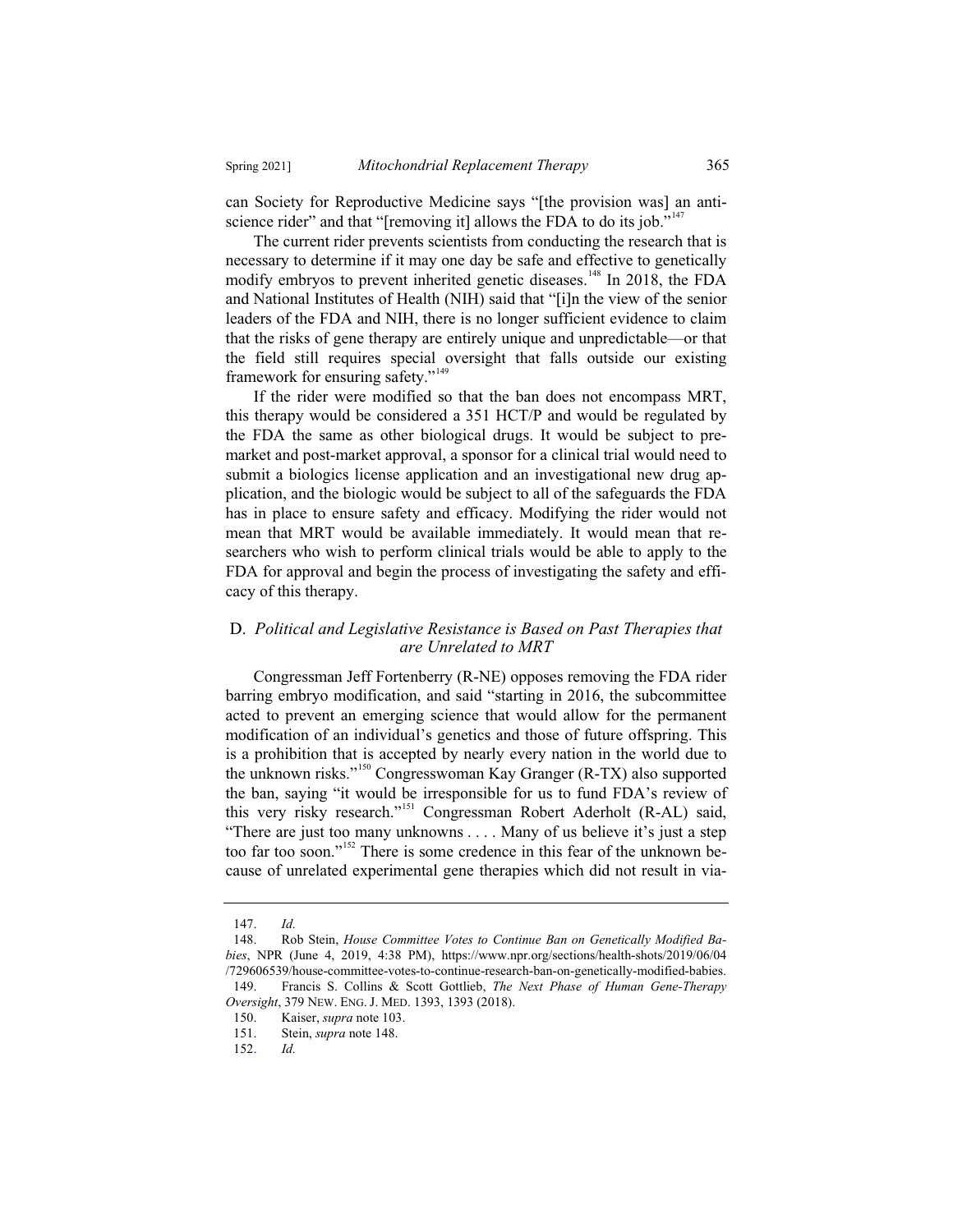ble treatment procedures. Even so, scientific progress and valuable medical advances such as MRT can only be achieved by researching what its unknown. This is the foundation of scientific discovery.

#### 1*.* Issues with Past Unrelated Gene Therapies

Gene therapies have a complicated history that is distinct from the merits of new therapies. Earlier gene therapies came under scrutiny for safety concerns and unknown efficacy. In the 1990s, the United States conducted research on cytoplasmic transfer in an attempt to improve a woman's chances of successful IVF after numerous failed implantations attempts.<sup>153</sup> This technique involved injecting cytoplasm from a donor egg into the mother's egg prior to IVF.<sup>154</sup> Research into cytoplasmic transfer was stopped after two children born through this process had chromosomal anomalies and one child had a serious developmental disorder.<sup>155</sup> Because of the chromosomal abnormalities and birth defects the FDA, which has regulated gene therapy since  $1990$ ,<sup>156</sup> banned cytoplasmic transfer due to safety concerns.<sup>15</sup>

In 1999, an eighteen-year-old volunteer died in a Phase I clinical trial for a gene therapy designed to treat ornithine transcarbamylase deficiency, a rare and fatal X-linked disease.<sup>158</sup> Although mitochondrial replacement therapy is not strictly a gene therapy in the sense that genes are not modified, it has been associated with gene therapy and the accompanying concerns.

Compared to other countries such as the United Kingdom, the United States has not consulted the public.<sup>159</sup> This may be in part due to fears over the controversial nature of therapies involving human embryos. Discussions in the United States relating to MRT and other assistive reproductive technologies have been conflated with abortion and the surrounding controversy.<sup>160</sup> Reproductive rights in the United States have a long history of scrutiny based on political and religious values, often making these conversations unproductive.

<sup>153.</sup> Castro, *supra* note 19, at 727.

<sup>154.</sup> *Id.*

<sup>155.</sup> NUFFIELD COUNCIL ON BIOETHICS, *supra* note 136.

<sup>156.</sup> The first human gene therapy clinical trial the FDA oversaw was a pediatric study on adenosine deaminase deficiency, carried out in Bethesda, Maryland at the NIH Clinical Center. Collins & Gottlieb, *supra* note 149, at 1393.

<sup>157.</sup> Tachibana et al., *supra* note 16, at 424.

<sup>158.</sup> Jesse Geslinger is the first person reported to have died in an FDA approved clinical trial for a gene therapy. Nikunj V. Somia & Inder M. Verma, *Gene Therapy: Trials and Tribulations*, NATURE REVS. GENETICS (2000).

<sup>159.</sup> I. Glenn Cohen et al., *Transatlantic Lessons in Regulation of Mitochondrial Replacement Therapy*, 348 SCIENCE 178, 180 (2015).

<sup>160.</sup> *Id.* at 179.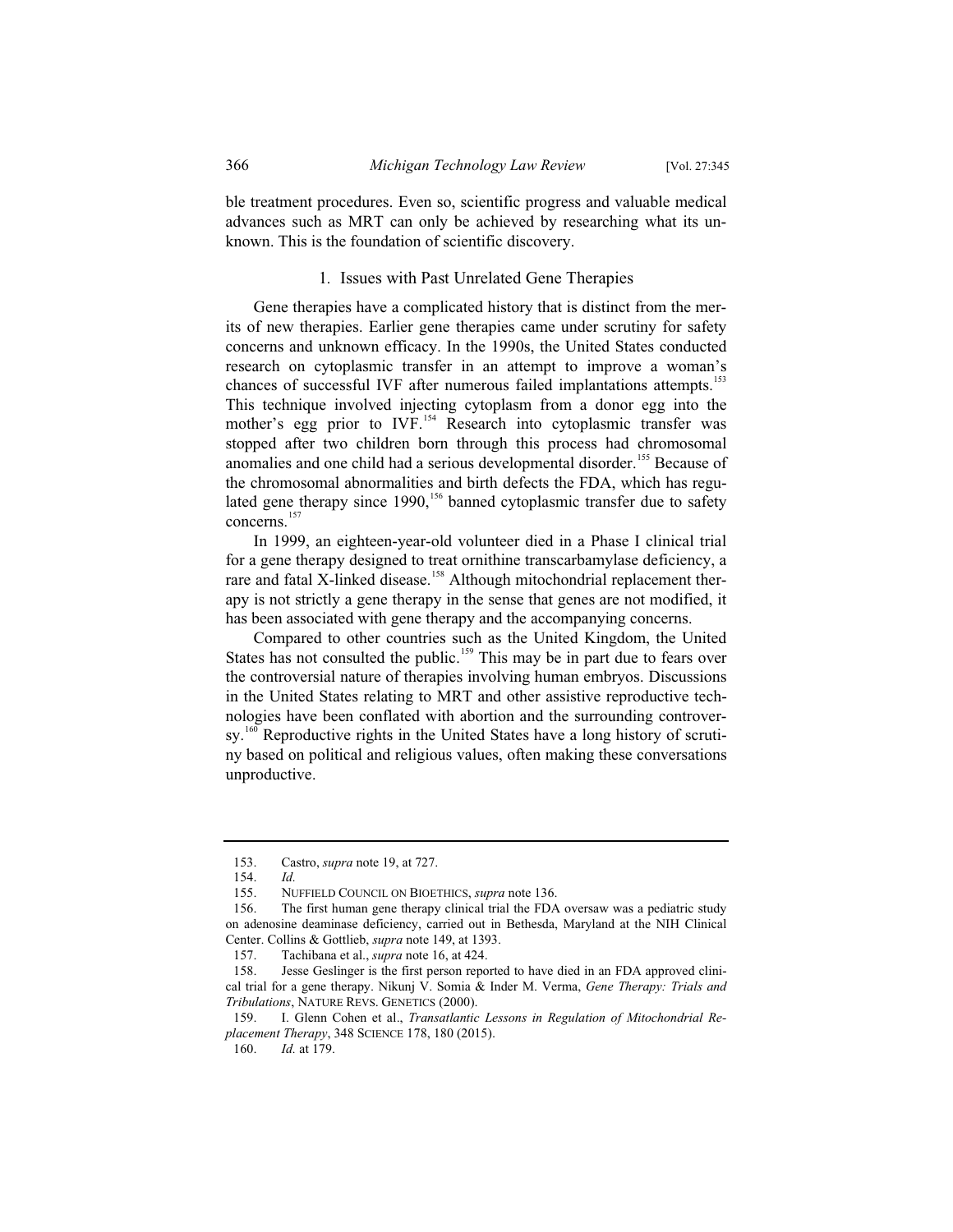### 2. The Fight Over Stem Cell Research

The policy and ethical issues that MRT currently faces are similar to those of human embryonic stem cells (hESC). In the early 2000s, legislation prohibited American researchers for investigating hESC, which set back the scientific community and slowed the progression of a valuable therapy. The current ban on MRT puts this therapy in the same standstill. In 2001, President George W. Bush banned federal funding for research using hESC.<sup>161</sup> Private funding was still eligible for use on this type of research, but this put researchers in a difficult position and some resorted to dividing staff, equipment, and laboratory space for private and federally funded research.<sup>162</sup> The Bush Administration policy prevented research using embryonic stem cells because of the belief that using these cells required the destruction of human life.<sup>163</sup> This policy reflected an entire movement of thought supporting the notion that life begins in the embryo. In order to isolate embryonic stem cells, an embryo must be destroyed. However, scientists extract stem cells from the extra embryos created for couples undergoing IVF, and these unused embryos would be destroyed by the IVF clinics regardless.<sup>164</sup> This ban stifled progress for many researchers. In 2009, President Obama signed an executive order that revoked President Bush's order on embryonic stem cells, allowing researchers to proceed with embryonic stem cell research.<sup>165</sup> This allowed researchers to use the extra embryos created from IVF to derive embryonic stem cells.<sup>166</sup>

State and private funding allowed continued research of embryonic stem cells, but while the federal ban was in place progress was slowed. When President Obama issued his executive order, he remarked, "(m)edical miracles do not happen simply by accident. They result from painstaking

<sup>161.</sup> Varnee Murugan, *Embryonic Stem Cell Research: A Decade of Debate from Bush*  to Obama, 82 YALE J. BIOL. & MED. 101, 101 (2009).

<sup>162.</sup> *Id.*

<sup>163.</sup> President Bush was quoted as saying, "at its core, this issue forces us to confront fundamental questions about the beginnings of life and the ends of science . . . . My position on these issues is shaped by deeply held beliefs . . . I also believe human life is a sacred gift from out creator." Alice Park, *George W. Bush and the Stem Cell Research Funding Ban*, TIME (Aug. 20, 2012), https://healthland.time.com/2012/08/21/legitimate-rape-todd-akin-andother-politicians-who-confuse-science/slide/bush-bans-stem-cell-research/print.

<sup>164.</sup> *Id.*

Exec. Order No. 13,505, 74 Fed. Reg. 10,667 (Mar. 11, 2009).

<sup>166.</sup> Park, *supra* note 163. A few months later, a lawsuit was filed alleging that President Obama's Executive Order Violated the Dickey-Wicker amendment. The court ruled for the plaintiffs and issued a preliminary injunction that blocked federal funding of human embryonic stem cell research. On appeal, the U.S. Court of Appeals for the D.C. Circuit reversed on August 24, 2012, and the plaintiffs appealed to the Supreme Court, who denied to grant *certiorari*. In the 2012 presidential election, this was a point of contention, President Obama intended to allow embryonic stem cell research to continue if reelected and Mitt Romney would have banned it. *See* Allen M. Spiegel, *The Stem Cell Wars: A Dispatch from the Front*, 124 TRANSACTIONS AM. CLINICAL & CLIMATOLOGICAL ASS'N 94, 105 (2013).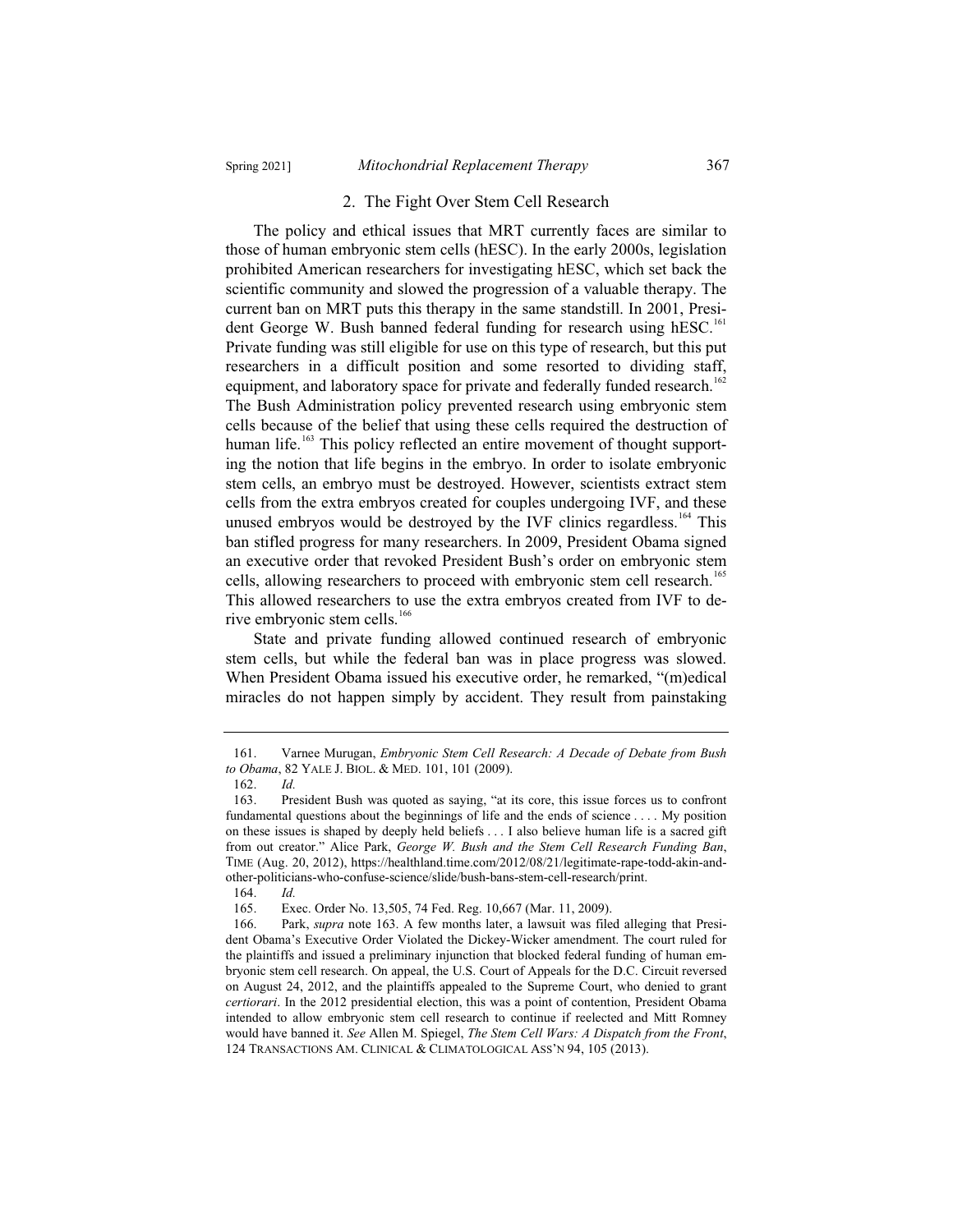and costly research . . . and from a government willing to support that work." $167$ 

The issues concerning MRT are similar to those faced by embryonic stem cell researchers. Political and religious opposition to these techniques are in complete opposition to researchers who see an opportunity for progress and to alleviate suffering caused by disease. Studies have concluded that the ban on stem cell research set back the scientific community in the United States substantially.<sup>168</sup> One study estimates that as a result of the Bush administration's 2001 policy, "U.S. production of hESC [human embryonic stem cell research] lagged 35 to 40 percent behind anticipated levels."<sup>169</sup> Once President Obama lifted the ban, the stem cell policy was subject to notice and comment, and regulations were issued by the NIH, the governing regulatory body. MRT has not been provided the benefits of these procedures.

## E*. Without FDA Regulation and the Opportunity for Approval, Researchers and Patients Will Look Abroad or Conduct MRT Illegally and Dangerously*

There is currently no federal funding in the US for gene editing in human embryos. This has led American researchers to go to other countries.<sup>170</sup> In Mexico, MRT is only allowed in research to "solve sterility problems that cannot be solved otherwise."<sup>171</sup> In 2016, an American doctor crossed the border and implanted an embryo created through MRT into a Jordanian woman who was a carrier for Leigh syndrome.<sup>172</sup> This resulted in a successful birth.<sup>173</sup> Some researchers argue that this procedure was in violation of Mexican law because the mother did not technically have unsolvable fertility problems,  $174$  but no legal action was taken.

The Dickey-Wicker rider hinders the development of potentially helpful therapies, including MRT. $175$  Federal funding would allow the government oversee regulation and monitor any ethical concerns stemming from this

<sup>167.</sup> Barack Obama, President, United States, Remarks of the President: Signing of Stem Cell Executive Order and Scientific Integrity Presidential Memorandum (Mar. 9, 2009), https://obamawhitehouse.archives.gov/the-press-office/remarks-president-prepared-deliverysigning-stem-cell-executive-order-and-scientifi.

<sup>168.</sup> *See* Jason Owen-Smith & Jennifer McCormick, *An International Gap in Human ES Cell Research*, 24 NATURE BIOTECH. 391, 392 (2006).

<sup>169.</sup> Jeffrey L. Furam et al., *Growing Stem Cells: The Impact of Federal Funding Policy on the U.S. Scientific Frontier*, 31 J. POL'Y ANALYSIS & MGMT. 661, 661 (2012).

<sup>170.</sup> *See* Dohn, *supra* note 135, at 25.

<sup>171.</sup> Bartha Maria Knoppers et al., *Mitochondrial Replacement Therapy: The Road to the Clinic in Canada*, J. OBSTET. GYNAECOL. CAN. 916–17 (2017).

<sup>172.</sup> *Id.*

<sup>173.</sup> Mullin, *supra* note 4.<br>174. Knoppers et al., *supra* 

<sup>174.</sup> Knoppers et al., *supra* note 171, at 117.

<sup>175.</sup> Kaiser, *supra* note 103.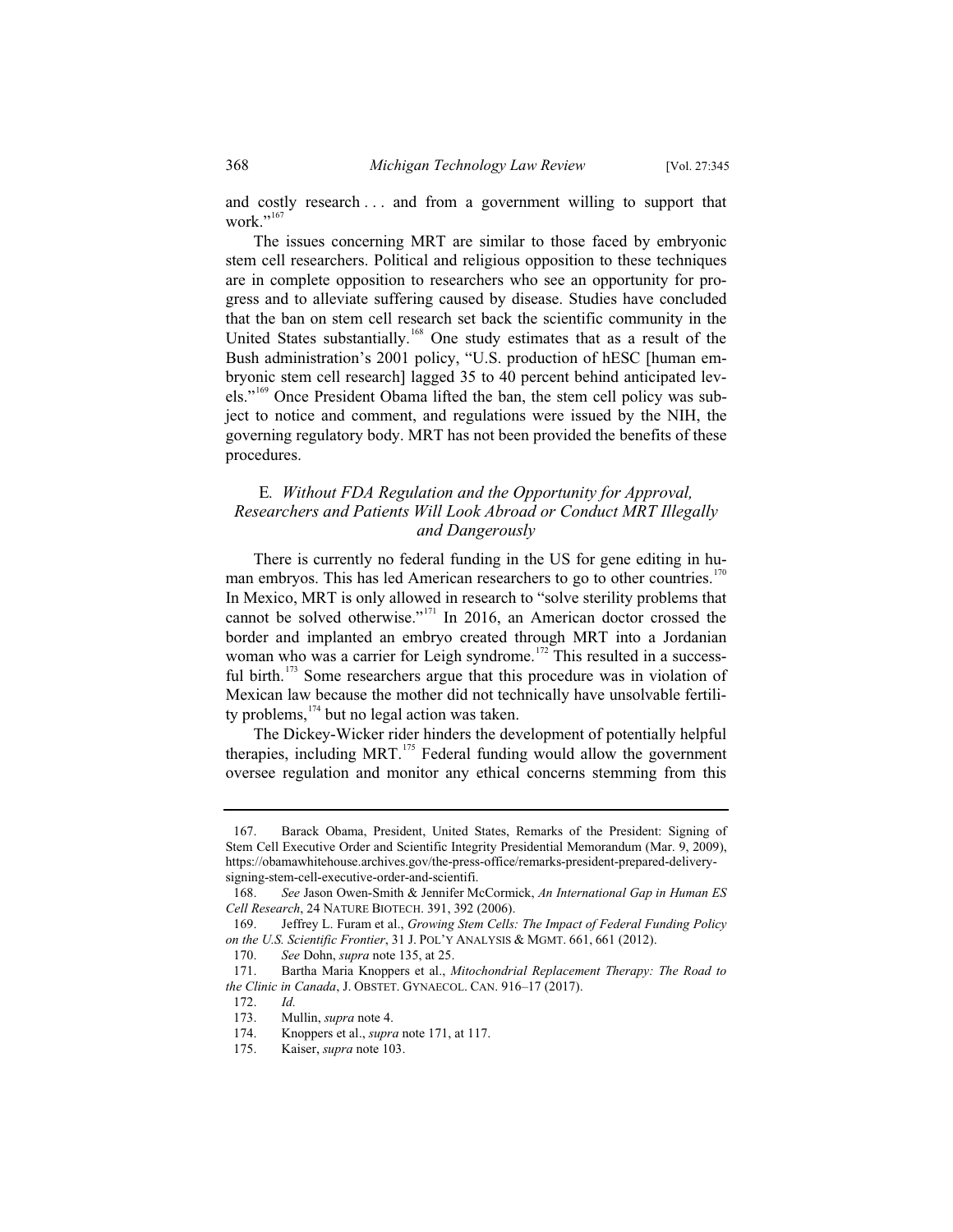technology.<sup>176</sup> In addition to researchers going abroad, there is a substantial risk of "medical tourism" whereby Americans will travel to other countries, such as the United Kingdom, in order to have this procedure.<sup>177</sup> If the procedure occurs in a different country than the child's birth, the rights of the egg donor may be in question. If an American woman has MRT in the United Kingdom, and the child is born in America, the United Kingdom's parental rights laws would not apply.<sup>178</sup> Further, medical tourism makes clinical follow-ups difficult or impossible, limiting the ability of researchers and clinicians' to identify and assess any long-term risks a child born from MRT may face.<sup>179</sup>

## F*. Ethical Considerations Counsel in Favor of Allowing Parents to Choose Whether to Pursue MRT*

Research and clinical trials of MRT can be conducted ethically, as is already happening in other countries such as the United Kingdom, as discussed above. Considerations such as the rights of the egg donor, the impact on the child, and the scope of the therapy are valid but ultimately counsel in favor of continuing to pursue MRT.

## 1. Rights of the Egg Donor

There are concerns about whether the egg donor would be considered a parent of the child, $180$  what information about the egg donor should be available to the child, and what information about the child should be available to the donor.<sup>181</sup> In the United Kingdom, MRT egg donors do not have parental rights.<sup>182</sup> This is appropriate because the genetic contribution from the egg donor is only mtDNA, which is less than one tenth of one percent of the child's entire DNA sequence. Concern over whether an egg donor wants parental rights are not pressing due to the small number of prospective parents who are candidates for MRT and the high number of people who are willing to donate their eggs for studies in the United Kingdom.<sup>183</sup> As long as the terms are clearly outlined and egg donors provide informed consent, any issues with egg donors will be minimal.

mtDNA makes up a very small fraction of the genome in terms of unique DNA sequences, however, every somatic cell has thousands of cop-

<sup>176.</sup> Dohn, *supra* note 135, at 3.<br>177. See Castro, *supra* note 19, a

<sup>177.</sup> *See* Castro, *supra* note 19, at 734.

<sup>178.</sup> *See id.*

<sup>179.</sup> *Id.*

<sup>180.</sup> *See, e.g.*, *id.* at 728.

<sup>181.</sup> *Id.* at 733

<sup>182.</sup> *Id.* at 728.

<sup>183.</sup> Rebecca Dimond, *Social and Ethical Issues in Mitochondrial Donation,* 115 BRIT. MED. BULL. 173, 179 (2015).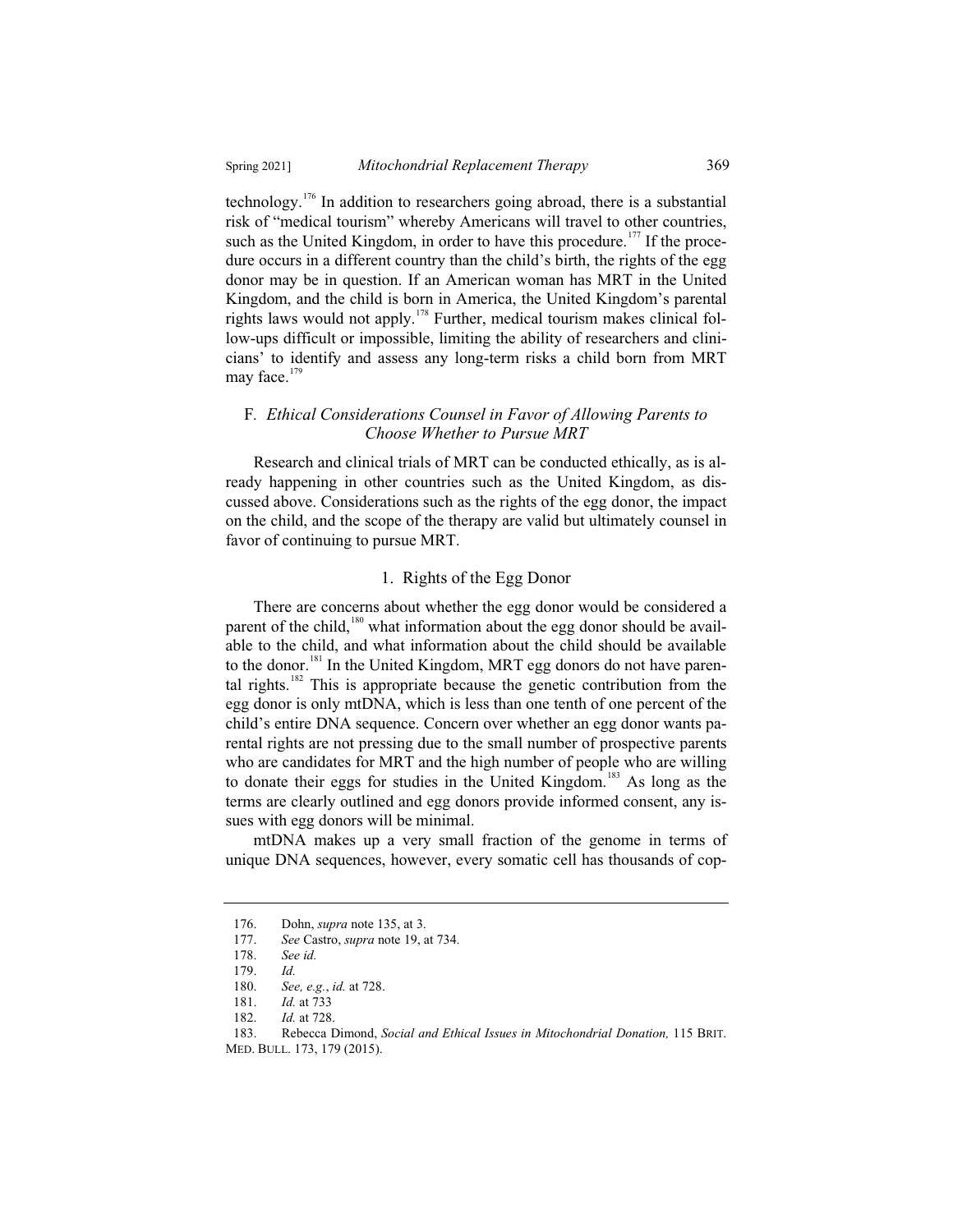ies of mtDNA and only two copies of nuclear DNA.<sup>184</sup> Mitochondria are essential to energy production in the cell and to programmed cell death.<sup>185</sup> This makes mtDNA very important to cellular function, which is why mtDNA diseases are so severe and devastating.<sup>186</sup> The question of how much DNA a child inherits from the oocyte donor is complicated and can be answered best if scientists are free to research the process. The role of the oocyte donor is complex and ambiguous given the current state of knowledge, but with more research it could become clearer, and policy decisions would be better informed.

#### 2. Children Born from MRT

Since germline cell therapy affects embryos, the human recipient of MRT cannot choose whether or not to undergo this treatment, which has led to ethical debates surrounding consent.<sup>187</sup> Since the recipient of MRT is the child resulting from the therapy, the individual who may benefit or harm from MRT is not able to make the decision of whether to have the therapy, as they are not yet in existence at the time the choice is made. It is possible that a child born from this therapy may not have made that decision if they had been able to choose.<sup>188</sup> While this is a valid concern, the people who ultimately make the decision of whether the child will be the recipient of MRT are the child's parents. Parents are legally allowed to make medical decisions for children who are under eighteen, and this parental authority should extend to prenatal decisions as well.<sup>189</sup> Parents are in a difficult decision about whether to have a biological child or not in this situation.<sup>190</sup> Parents already make decisions on which embryos to implant and dispose of based on preimplantation genetic diagnosis when undergoing IVF. During the process of IVF, before embryos are implanted, the embryologist performs a genetic screening to determine which embryos are most likely to result in pregnancy.<sup>191</sup> Typically, embryos which have genetic diseases are not selected.<sup>192</sup> At this stage, parents also have the ability to choose the sex of their child if desired. The concerns surrounding consent of the recipient

<sup>184.</sup> Tachibana et al., *supra* note 16, at 422.

<sup>185.</sup> *Id.*

<sup>186.</sup> *See id.*

<sup>187.</sup> *What Are the Ethical Issues Surrounding Gene Therapy?*, MEDLINEPLUS (Sept. 17, 2020), https://medlineplus.gov/genetics/understanding/therapy/ethics.

<sup>188.</sup> *See id.*

<sup>189.</sup> *See* Marybeth Pompei & Francesco Pompei, *Overcoming Bioethical, Legal, and Hereditary Barriers to Mitochondrial Replacement Therapy in the USA*, 36 J. ASSISTED REPROD.&GENETICS 383, 387 (2018).

<sup>190.</sup> *Id.*

<sup>191.</sup> Nikhil Swaminathan, *Better Baby-Making: Picking the Healthiest Embryo for IVF*, SCI. AM. (May 14, 2008), https://www.scientificamerican.com/article/better-baby-makingpickin.

<sup>192.</sup> *Id.*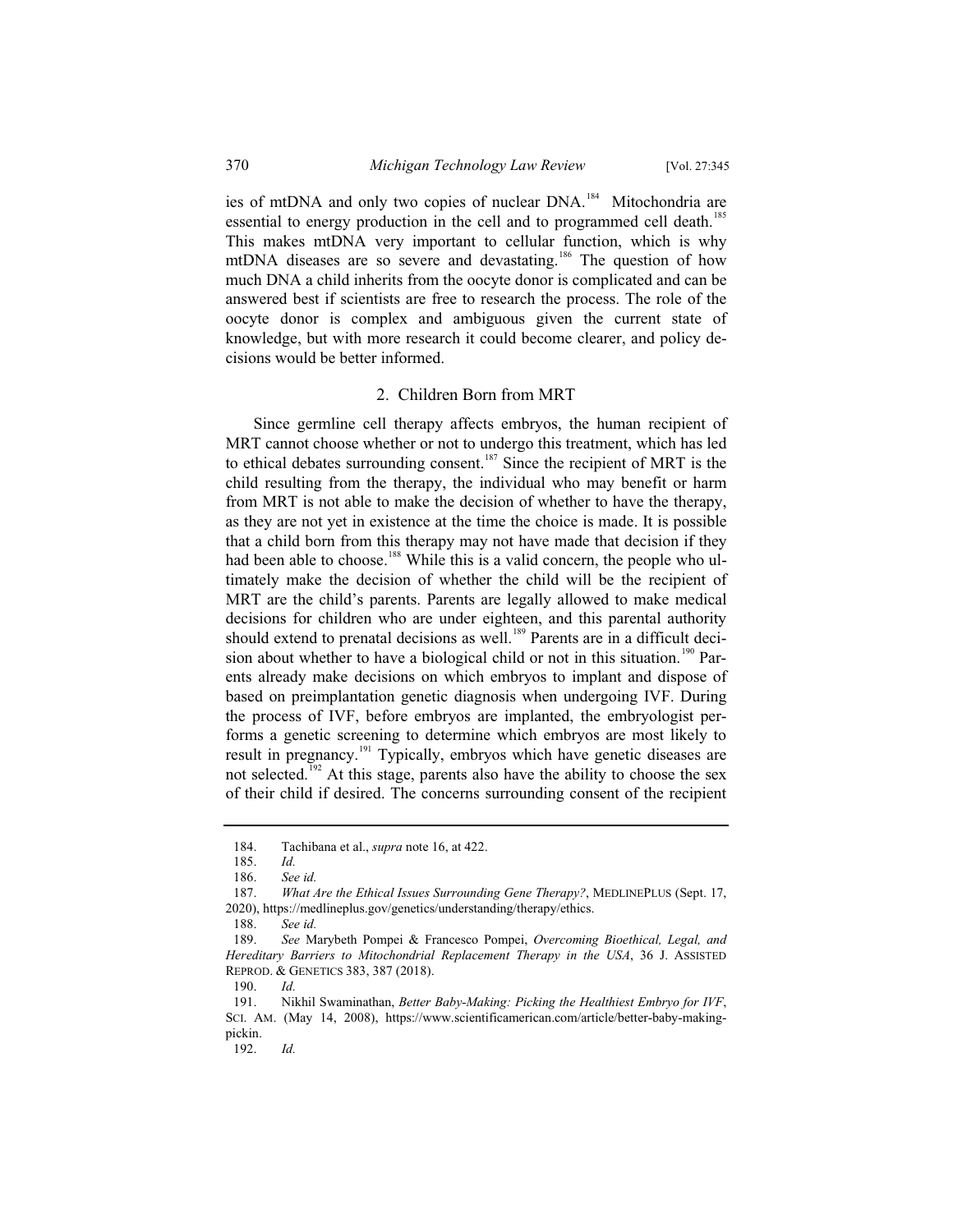embryo of MRT are similar to those posed by regular IVF. The decisionmaking authority that parents have over the fetus created through MRT is not so dissimilar to that of the parents to an embryo created by IVF.

Some scientists and legislators have suggested that MRT should be performed to produce exclusively male XY embryos in order to prevent the altered mtDNA from being passed on to future generations, in case there are any long-term side effects that are unknown at the time of the procedure. This is not an acceptable course of action because it denies future female children equal access to a procedure that would prolong their lives and vastly improve the quality of life. Allowing MRT to be performed to produce female XX embryos would provide a better chance that future female offspring benefit from MRT research. Additionally, the distinction between XY and XX embryos does not guarantee that XY embryos will develop into people who cannot pass on mtDNA to their children. Some XY embryos become children who are phenotypically female (46,XY females). One study reports that 6.4 per 100,000 live born females are  $46, XY$  females.<sup>193</sup> Another source reports that one in 15,000 XY embryos results in a phenotypically female child.<sup>194</sup> According to current medical knowledge, 46,XY females usually have female external genitalia, a uterus, and fallopian tubes, but usually do not have functional ovaries and do not produce oocytes.<sup>19</sup> However, there have been reported cases of 46,XY females who have functional ovaries and have had biological children.<sup>196</sup> This suggests that the recommendation to limit MRT to XY embryos does not accomplish the goal of eliminating the risk that a child born from MRT passes on their mtDNA to their offspring.

The choice should be in the hands of the parents, who already have a large amount of choice and control in the typical IVF process. During IVF, doctors often implant multiple embryos in the hopes that at least one will be viable. Implanting multiple embryos increases the chance of pregnancy, but also leaves the door open to multiple viable embryos. In this case, it is common to "selectively reduce" the number of embryos. When this happens, parents can choose which embryos are brought to term based on genetics, including gender. It is possible that informed couples undergoing

<sup>193.</sup> Agenthe Berglund et al., *Incidence, Prevalence, Diagnostic Delay, and Clinical Presentation of Female 46,XY Disorders of Sex Development*, J. CLINICAL ENDOCRINOLOGY & METABOLISM 4532, 4535 (2016).

<sup>194.</sup> Morten Busch, *More Women than Expected Are Genetically Men*, NOVO NORDISK FOUND. (Oct. 25, 2016), https://novonordiskfonden.dk/en/news/more-women-than-expectedare-genetically-men.

<sup>195.</sup> *Swyer Syndrome*, MEDLINEPLUS (Aug. 18, 2020), https://medlineplus.gov/genetics /condition/swyer-syndrome; *see also Swyer Syndrome*, NAT'L ORG. FOR RARE DISEASES, https://rarediseases.org/rare-diseases/swyer-syndrome (last visited Feb. 17, 2021).

<sup>196.</sup> *See* Miroslav Dumic et al., *Report of Fertility in a Woman with a Predominantly 46,XY Karyotype in a Family with Multiple Disorders of Sexual Development*, J. CLINICAL ENDOCRINOLOGY & METABOLISM 182, 182 (2008).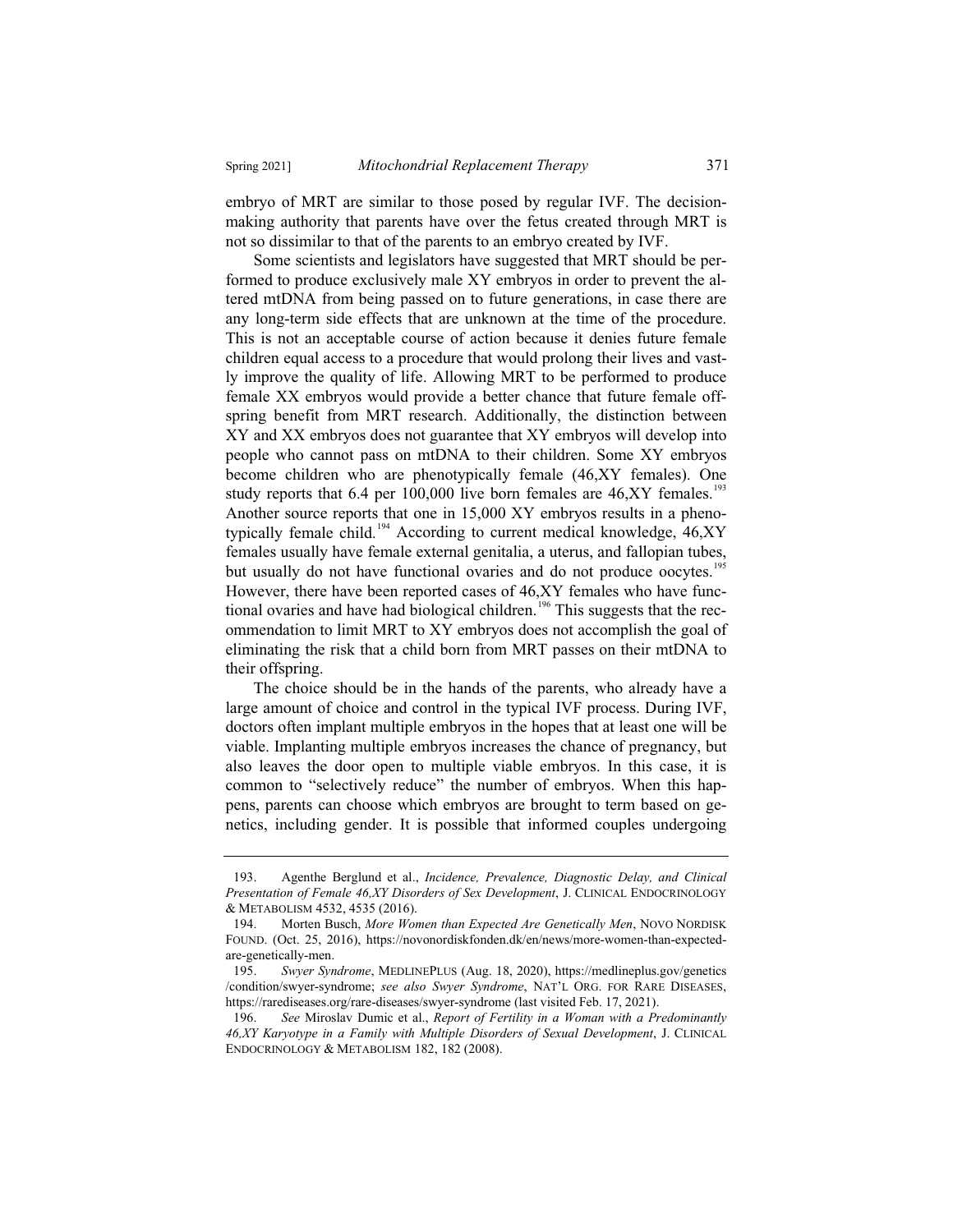MRT will make the decision to have male children because of the increased risk of passing on any genetic abnormalities through a female embryo. If the gender of a child is chosen in advance of implantation, this choice should belong to the parents, not the government. This type of legislation would also intrude on the physician-patient relationship, which many believe should be free of governmental interference.<sup>197</sup> There are many factors at play when deciding which embryos to implant during IVF or MRT, and the person in the best position to make this very personal and very difficult decision is the parent, with the expertise and guidance of the medical professional providing the procedure.<sup>1</sup>

## 3. Limits on MRT's Therapeutic Scope

There are questions about what the limits on the use of MRT should be. In other countries, MRT has been used to treat infertility, though it may not be an effective infertility treatment for older mothers,<sup>199</sup> and it can be used to prevent the inheritance of deadly mitochondrial diseases. Some have argued that legislation should only permit MRT as a treatment for deadly mitochondrial diseases for which there is no effective treatment. In the early experimental stage, the study population can permissibly be limited to potential parents who are carriers of mtDNA diseases. Then, if proven to be safe on this population, the experimental group should be expanded for further tests of safety and efficacy. In other countries such as Greece and Spain, MRT is used to treat infertility when all other options have been exhausted. Women in this position, who have no other recourse but want to have a child, should be allowed to participate in later stage studies. If MRT can be proven effective for both preventing mitochondrial diseases and treating infertility, the therapy should be provided to women on both groups.

Long-term follow up of any resulting children, as is required in the United Kingdom, should be part of the agreement for women who want to undergo MRT. Because MRT does not affect the woman who carries the embryo, but the child born from the therapy, any effects MRT may have on the subject cannot be known until the child is born.<sup>200</sup> To conclusively determine the safety and efficacy of MRT, children born from MRT must be monitored.

<sup>197.</sup> Bratislav Stankovic, *"It's a Designer Baby!": Opinions on Regulation of Preimplantation Genetic Diagnosis*, 9 UCLA J.L. & TECH. 1, 5 (2005).

<sup>198.</sup> NAT'L ACADS. CONSIDERATIONS, *supra* note 92, at 81.

<sup>199.</sup> Mazur et al., *supra* note 130, at e193.

<sup>200.</sup> *See* Dimond *supra* note 183, at 176.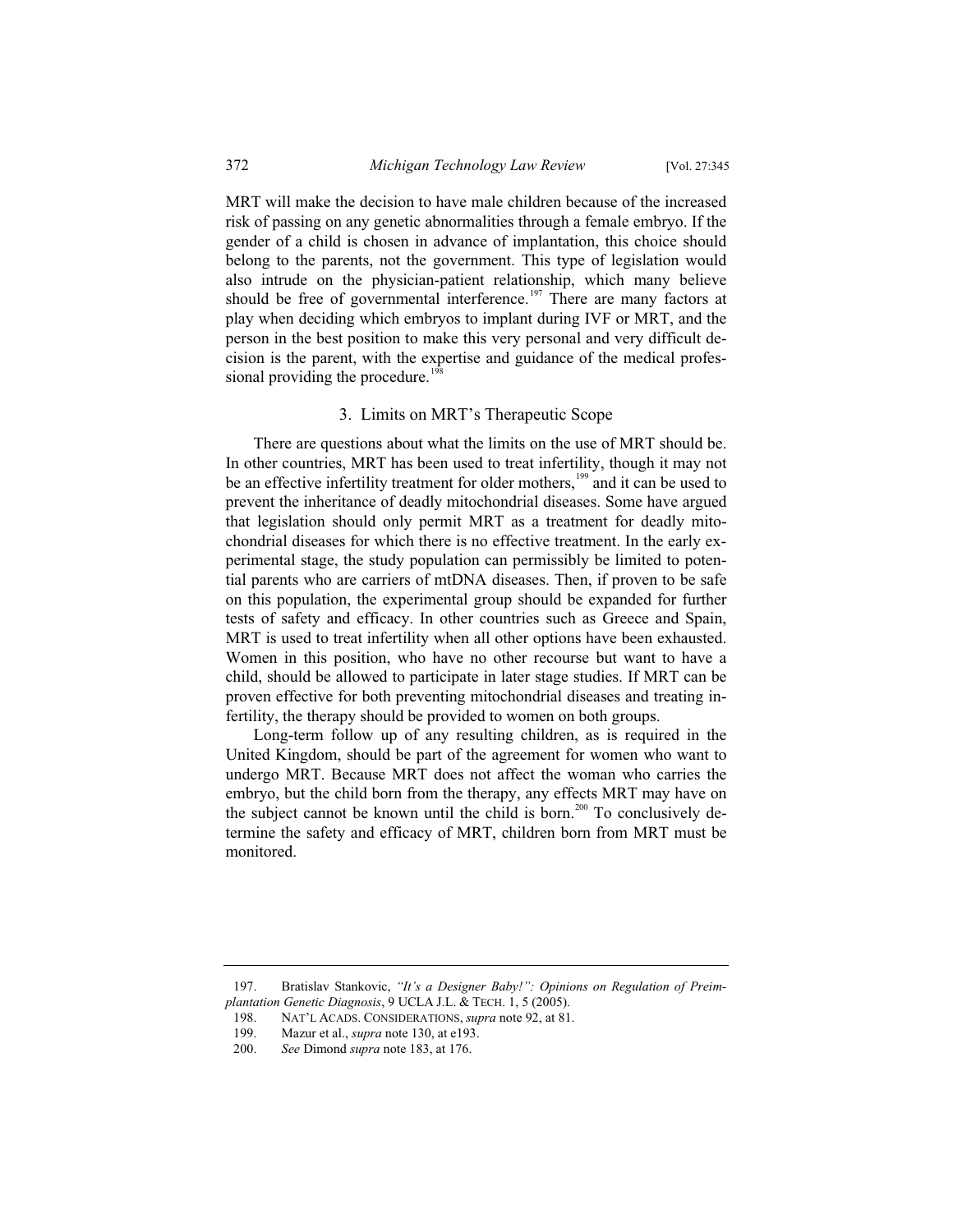#### G*. The Health Risks of MRT are Unproven and Can Only be Discovered Through Further Research*

Some who oppose MRT argue against the therapy because safer alternatives exist.<sup>201</sup> The executive director of the Center for Genetics and Society, Marcy Darnovsky, has said, "there is no compelling medical argument for heritable genome editing, and no need to subject our children to the risks it would entail, because we already have ways to prevent transmission of inheritable disease."<sup>202</sup> These ways are not sufficient for a carrier woman who wants a biological child.

Germline cell therapy may affect the development of a fetus in unanticipated ways, or it may have unknown long-term side effects.<sup>203</sup> Little is known about whether the interaction of mtDNA and nuclear DNA might cause adverse effects in the child.<sup>204</sup> Although there have been some children born through MRT, the number is so small it is statistically insignificant. The only way to find out is to further carefully monitored testing. For a carrier woman who does not want to adopt or use an egg donor, her options are either to not have a child, to have a child who will inherit mutated mtDNA who may suffer and die at a young age, or to try MRT. Of these three options, MRT is the best chance for a healthy, genetically related child. Even if there may be side effects, that arguably is the best-case scenario for the child.

Furthermore, research teams are refining MRT to alleviate this concern entirely. One team has conducted experiments using polar bodies rather than the mother's oocyte as the source of the mother's nuclear DNA, as discussed above.<sup>205</sup>

#### H*. MRT Provides Benefits Carriers of Mitochondrial Diseases*

The benefits that MRT provides cannot be achieved by other means. If a woman who is a carrier for a mitochondrial disease wants to have a child and does not want to risk passing on mutant mtDNA, her only options are to use an egg donor or adopt.

<sup>201.</sup> Castro, *supra* note 19, at 733; *see also* Taylor Philippa, *Three Parent Babies: Unethical, Unnecessary, Unsafe*, BIONEWS (Feb. 16, 2015), https://www.bionews.org.uk /page\_94923.

<sup>202.</sup> Stein, *supra* note 148.

<sup>203.</sup> MEDLINEPLUS, *supra* note 187.<br>204 Dimond *supra* note 183 at 176

Dimond, *supra* note 183, at 176.

<sup>205.</sup> Wang et al., *supra* note 6, at 1593.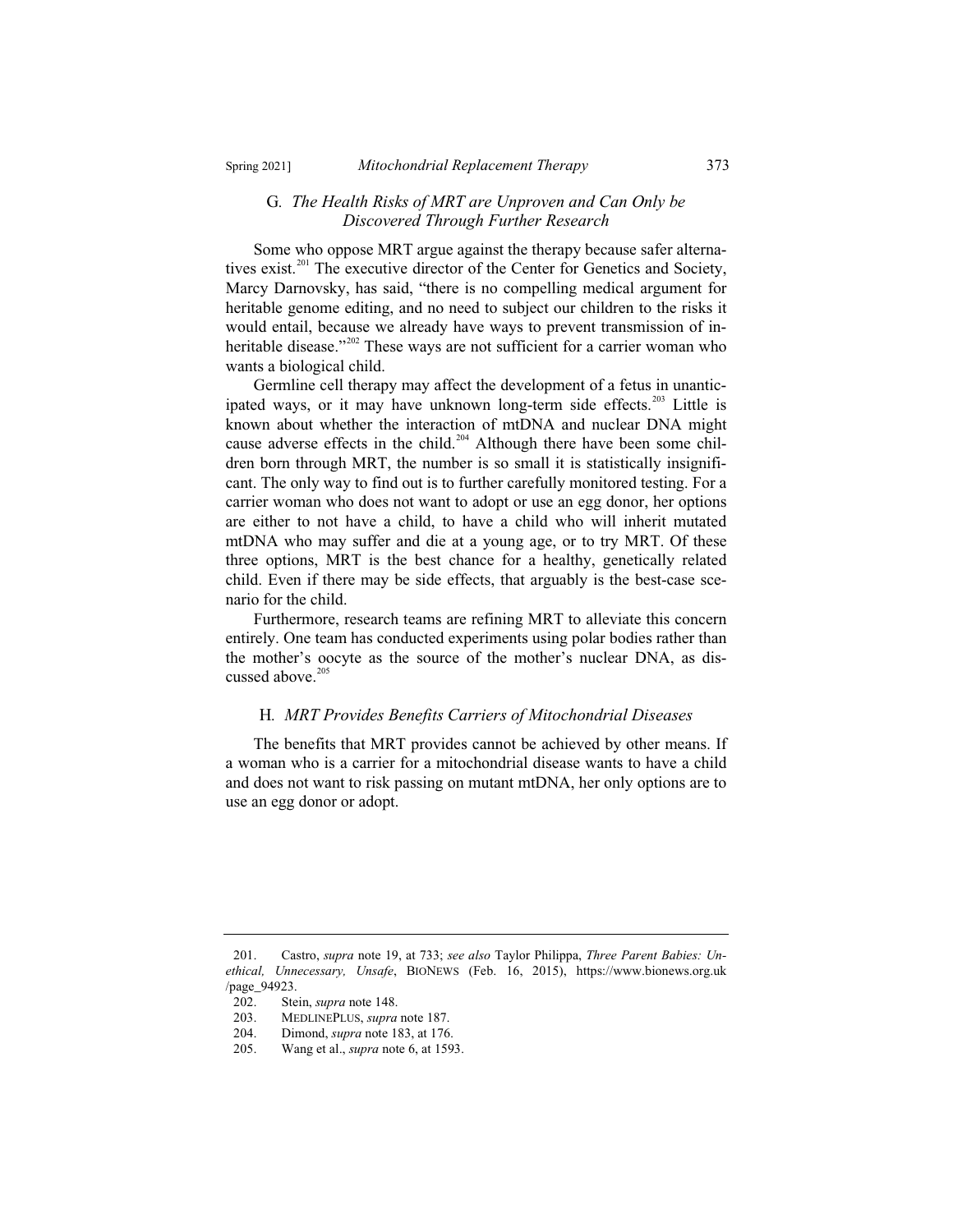## 1. MRT Provides Carriers with the Potential to Have a Healthy Baby to Whom they are Biologically Related

Currently, American women who are carriers of mtDNA diseases have no process by which they can have healthy babies to whom they are genetically related. Adoption and egg donation are options, but this does not provide the woman the chance to have a biological child. Additionally, if the woman chooses to attempt a pregnancy without an egg donor, the child will likely have a severe disease and die at a young age. The trauma of losing a child has lifelong impact. CGTAC Committee Chair Jeffrey Kahn said:

Although MRT would not treat a person with a mitochondrial disease, its pursuit could satisfy prospective parents' desire to bear genetically related offspring with a significantly reduced risk of passing on mitochondrial disease. The limitations on MRT that we propose focus on protecting the health and well-being of children born as a result of the techniques. $206$ 

One of the first women to have a baby as a result of MRT, giving an interview with NPR under the pseudonym Tamara, was thrilled to have undergone the process.<sup>207</sup> She struggled with infertility for years and went through many rounds of IVF without success, "I was quite sad. And at some moments I even lost my hope."<sup>208</sup> Tamara underwent MRT at the Nadiya Clinic in Kiev and now has a son who is currently completely healthy.<sup>2</sup> Once she was finally pregnant, she said, "it was a lot of smiles. A lot of tears of happiness. I can't describe it . . . It's how happiness feels."<sup>210</sup> This couple was able to have a biological child, which is especially important to many couples. Tamara says, "I'm so excited. I have a child. And he's so beautiful. He smiles to me. He's so cute. He's so smart. He looks like my  $mom.$ <sup>211</sup>

#### 2. MRT Has the Potential to Eradicate Heritable Mitochondrial Diseases

Inherited genetic diseases cause over 10,000 medical conditions.<sup>212</sup> Mutations in mtDNA directly cause diseases such as Leigh syndrome,<sup>213</sup> and

<sup>206.</sup> NAT'L ACADS. *Report*, *supra* note 17.

<sup>207.</sup> Rob Stein, *Her Son Is One of the Few Children to Have 3 Parents' DNA*, NPR (June 6, 2018, 5:47 PM), https://www.npr.org/sections/health-shots/2018/06/06/616334508 /her-son-is-one-of-the-few-children-to-have-3-parents.

<sup>208.</sup> *Id.*

<sup>209.</sup> *Id.*

<sup>210.</sup> *Id.*

<sup>211.</sup> *Id.*

<sup>212.</sup> Dohn, *supra* note 135, at 20.

<sup>213.</sup> Tachibana et al., *supra* note 16, at 424.